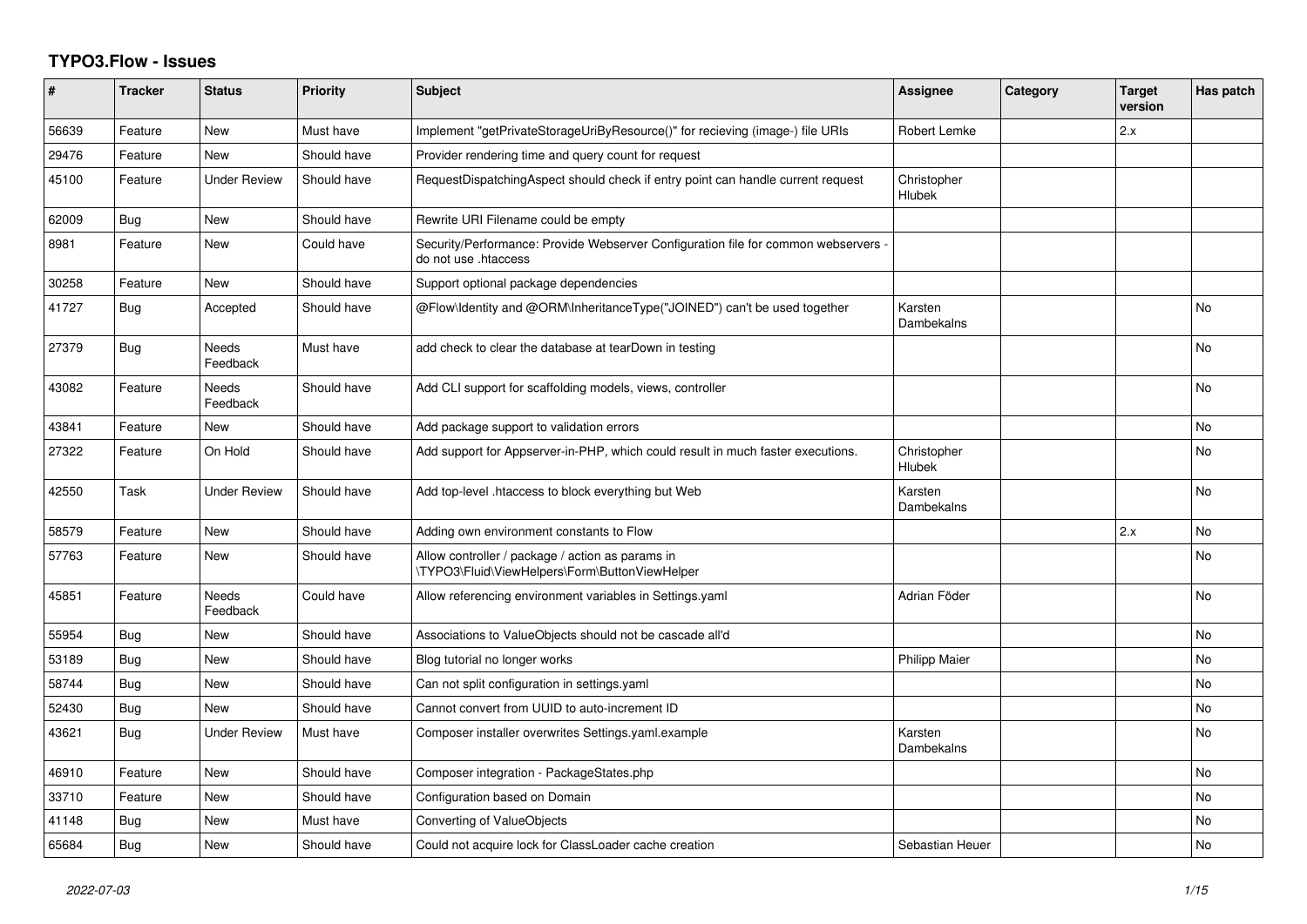| ∦     | <b>Tracker</b>   | <b>Status</b>            | <b>Priority</b> | <b>Subject</b>                                                                                        | <b>Assignee</b>       | Category | <b>Target</b><br>version | Has patch                    |
|-------|------------------|--------------------------|-----------------|-------------------------------------------------------------------------------------------------------|-----------------------|----------|--------------------------|------------------------------|
| 51286 | Task             | <b>New</b>               | Should have     | Custom error views should introduce a controller context somehow                                      |                       |          |                          | No                           |
| 26986 | Feature          | Accepted                 | Should have     | Debug toolbar                                                                                         | Christian Müller      |          |                          | No                           |
| 48430 | <b>Bug</b>       | New                      | Should have     | Default validator-messages are not correctly formatted                                                |                       |          |                          | No                           |
| 35831 | Bug              | New                      | Must have       | Deleting or unpublishing of a resource deletes all published symlinks<br>(Web/_Resources/Persistent)  |                       |          |                          | No                           |
| 55831 | Feature          | <b>New</b>               | Should have     | Different scenarios for session settings                                                              |                       |          |                          | <b>No</b>                    |
| 58408 | Task             | New                      | Should have     | Disable manualy persisting                                                                            |                       |          |                          | No                           |
| 44148 | <b>Bug</b>       | New                      | Should have     | Documentation for executeCommand() needs clarification                                                |                       |          | 2.0.1                    | No                           |
| 55870 | Feature          | New                      | Must have       | Enhance f:form.textfield or add a f:form.datefield VH with enhanced validation and<br>propertymapping | Christian Müller      |          |                          | No                           |
| 47236 | <b>Bug</b>       | Needs<br>Feedback        | Should have     | Error at offset 6279 of 6338                                                                          |                       |          |                          | No                           |
| 52945 | Bug              | New                      | Should have     | Excluded classes should only be excluded from reflection but still autoloaded                         |                       |          |                          | No                           |
| 55306 | Bug              | <b>Under Review</b>      | Should have     | Filenames should not exceed 255 characters                                                            | Christian Müller      |          |                          | <b>No</b>                    |
| 36510 | Feature          | New                      | Should have     | <b>Firewall Redirect?</b>                                                                             |                       |          |                          | No                           |
| 56856 | <b>Bug</b>       | <b>Under Review</b>      | Must have       | Fix StandardView Template                                                                             |                       |          |                          | No                           |
| 58193 | Bug              | <b>Under Review</b>      | Should have     | Forward-port changelogs to master branch                                                              | Karsten<br>Dambekalns |          |                          | No                           |
| 59084 | Bug              | New                      | Should have     | if 403 Exception show reason                                                                          |                       |          |                          | No                           |
| 41533 | <b>Bug</b>       | <b>Needs</b><br>Feedback | Should have     | Ignored object-validation in editAction when redirecting back from updateAction                       |                       |          |                          | <b>No</b>                    |
| 33258 | Major<br>Feature | Accepted                 | Should have     | Implement support for Assetic                                                                         |                       |          |                          | <b>No</b>                    |
| 3585  | Major<br>Feature | <b>New</b>               | Should have     | Implement support for value objects                                                                   |                       |          |                          | No                           |
| 35970 | Task             | <b>New</b>               | Should have     | Improve performance of Utility/Arrays::integerExplode by using array map                              |                       |          |                          | No                           |
| 51530 | Task             | New                      | Should have     | Improve speed of Files::readDirectoryRecursively using RecursiveDirectoryIterator?                    |                       |          |                          | No                           |
| 33293 | Bug              | New                      | Should have     | Injection to private variable results in injection of the the wrong class                             |                       |          |                          | <b>No</b>                    |
| 34404 | <b>Bug</b>       | New                      | Should have     | JsonView transformObject does not respect _descendAll configuration                                   |                       |          |                          | No                           |
| 50869 | <b>Bug</b>       | New                      | Could have      | key() invoked on object                                                                               |                       |          |                          | $\operatorname{\mathsf{No}}$ |
| 32294 | Feature          | New                      | Should have     | Lazy initialization of loggers                                                                        |                       |          |                          | No                           |
| 44123 | Feature          | New                      | Should have     | Make the "Flow requires the PHP setting "date.timezone"" error more beautiful                         |                       |          |                          | No                           |
| 59244 | Feature          | New                      | Should have     | Message or Container needs context                                                                    |                       |          |                          | No                           |
| 48296 | Task             | Needs<br>Feedback        | Should have     | Missing method in ExceptionHandlerInterface                                                           |                       |          |                          | No                           |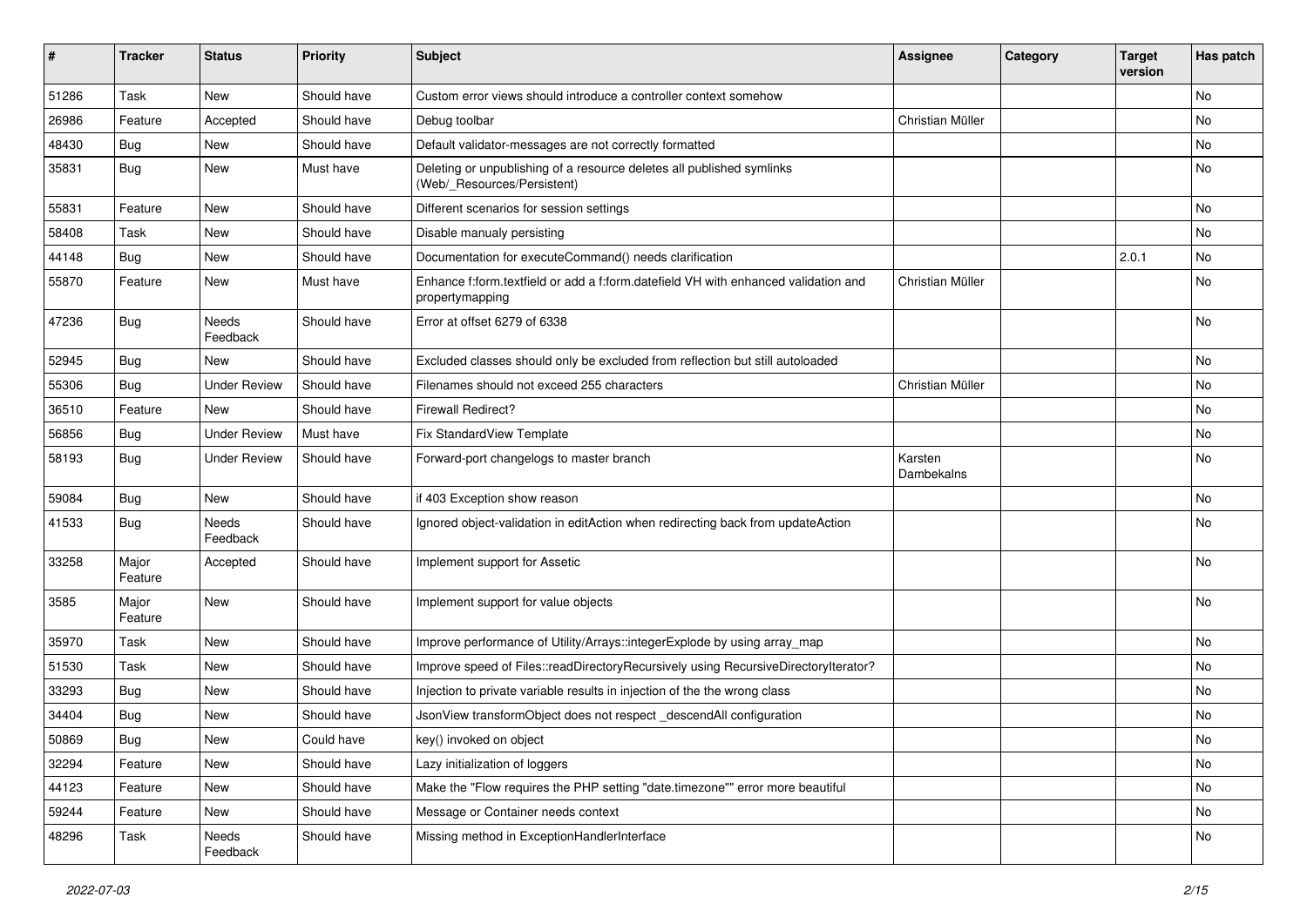| #     | <b>Tracker</b> | <b>Status</b>            | <b>Priority</b> | Subject                                                                                   | Assignee               | Category | <b>Target</b><br>version | Has patch |
|-------|----------------|--------------------------|-----------------|-------------------------------------------------------------------------------------------|------------------------|----------|--------------------------|-----------|
| 40824 | <b>Bug</b>     | Needs<br>Feedback        | Should have     | Modified action controller methods not detected properly                                  | Andreas Förthner       |          |                          | No        |
| 54451 | Bug            | New                      | Must have       | No functionality at Apache environments with suexec                                       |                        |          |                          | No        |
| 49372 | <b>Bug</b>     | <b>New</b>               | Should have     | ObjectConverter ignores implemented interface when mapping subtype                        |                        |          |                          | No        |
| 56036 | Feature        | New                      | Should have     | Optimize autoloading                                                                      |                        |          |                          | No        |
| 56486 | Feature        | New                      | Should have     | Optimize the ObjectManager for performance                                                |                        |          |                          | <b>No</b> |
| 45386 | <b>Bug</b>     | New                      | Could have      | Package::buildArrayOfClassFiles tries to determine class names from file paths            |                        |          |                          | No        |
| 54549 | Bug            | New                      | Must have       | PackageManager::createPackage is incompatible to PackageManagerInterface                  |                        |          |                          | No        |
| 56601 | <b>Bug</b>     | <b>Under Review</b>      | Must have       | PersistenceManager wrong handling of ORM\ld                                               |                        |          |                          | No        |
| 45669 | <b>Bug</b>     | New                      | Should have     | PersistentObjectConverter does not convert ValueObjects by _identity                      |                        |          |                          | No        |
| 31484 | Feature        | Needs<br>Feedback        | Could have      | possibility to modify inner workings of proxy class builder                               |                        |          |                          | No        |
| 50342 | <b>Bug</b>     | New                      | Could have      | PropertyMapper: Use of interface method before implementation check                       |                        |          |                          | No        |
| 28074 | Feature        | <b>Needs</b><br>Feedback | Should have     | Provide a shell script that installs Phoenix or FLOW3 from git                            | Markus Bucher          |          |                          | No        |
| 52590 | Feature        | New                      | Should have     | Provide a way to get the Doctrine QueryBuilder                                            |                        |          |                          | No        |
| 29258 | Feature        | Needs<br>Feedback        | Should have     | Provide a way to override classes by environment                                          |                        |          |                          | No        |
| 36634 | <b>Bug</b>     | <b>New</b>               | Should have     | Reconstituted entities do not have their properties set when initializeObject() is called |                        |          |                          | No        |
| 36633 | <b>Bug</b>     | New                      | Should have     | Reconstituted entities should not have the FLOW3_Persistence_clone property set           |                        |          |                          | No        |
| 43947 | <b>Bug</b>     | New                      | Should have     | Redirect to login after Session timeout                                                   |                        |          |                          | No        |
| 36509 | Feature        | New                      | Should have     | redirectToUri to an uri with acl forces a 403 because of missing csrf token.              |                        |          |                          | No        |
| 45272 | <b>Bug</b>     | New                      | Should have     | Related Value Objects get deleted by default cascading                                    |                        |          |                          | No        |
| 43930 | Task           | Needs<br>Feedback        | Should have     | Remove canRender() completely?!                                                           | Sebastian<br>Kurfuerst |          |                          | No        |
| 48429 | <b>Bug</b>     | New                      | Should have     | Remove- and update-actions on repository are not persisted                                |                        |          |                          | No        |
| 58996 | <b>Bug</b>     | New                      | Should have     | ResourceManager adding to persistence                                                     |                        |          |                          | No        |
| 55958 | Task           | New                      | Should have     | RFC: Use PHP 5.4 closure features for direct ObjectAccess                                 |                        |          |                          | No        |
| 49423 | Bug            | New                      | Must have       | Role name and packageKey are not accessible                                               |                        |          |                          | No        |
| 46073 | Bug            | <b>Under Review</b>      | Should have     | Scripts::executeCommand must be usable outsite of TYPO3.Flow                              |                        |          |                          | No        |
| 38216 | <b>Bug</b>     | Needs<br>Feedback        | Should have     | Static method calls in reflected classes refer to _Original class                         |                        |          |                          | No        |
| 11039 | <b>Bug</b>     | Needs<br>Feedback        | Must have       | Static object container injects properties to result of factory object                    |                        |          |                          | No        |
| 56744 | Feature        | New                      | Must have       | stay logged in                                                                            |                        |          |                          | No        |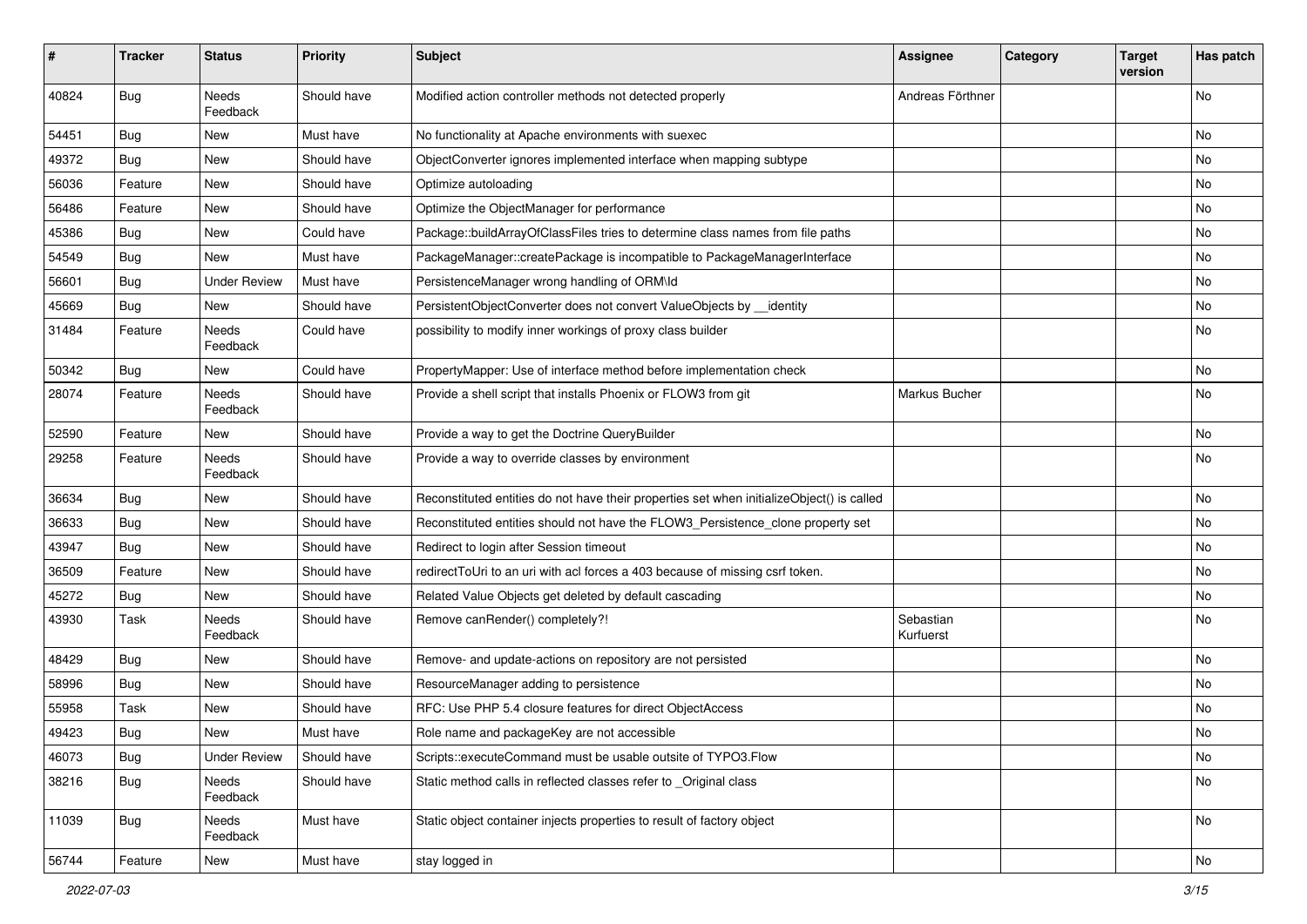| $\pmb{\#}$ | <b>Tracker</b> | <b>Status</b>       | <b>Priority</b> | <b>Subject</b>                                                                               | <b>Assignee</b>       | Category        | <b>Target</b><br>version | Has patch |
|------------|----------------|---------------------|-----------------|----------------------------------------------------------------------------------------------|-----------------------|-----------------|--------------------------|-----------|
| 55719      | Feature        | <b>New</b>          | Could have      | Support additional Resource Folders                                                          |                       |                 |                          | <b>No</b> |
| 46371      | Feature        | New                 | Should have     | Support compilation of static information in proxy classes                                   | Christopher<br>Hlubek |                 |                          | No        |
| 49011      | Bug            | <b>Under Review</b> | Should have     | Support executing TYPO3. Flow inside a PHAR                                                  |                       |                 |                          | No        |
| 56556      | Feature        | New                 | Should have     | support hasProperty and isProperty                                                           |                       |                 |                          | No        |
| 48657      | Feature        | <b>Under Review</b> | Should have     | support HTTP_RANGE                                                                           |                       |                 |                          | No        |
| 46689      | <b>Bug</b>     | New                 | Must have       | The new ClassLoader swallows Fatal Errors                                                    | Marc Neuhaus          |                 |                          | No        |
| 59747      | <b>Bug</b>     | New                 | Should have     | TYPO3\Flow\Error\Exception thrown in file ErrorHandler.php                                   |                       |                 |                          | No        |
| 43572      | Feature        | New                 | Should have     | Uri should support manipulation of query arguments                                           |                       |                 |                          | No        |
| 59357      | <b>Bug</b>     | New                 | Should have     | Using the PackageManager directly instead of the Interface results in unexpected<br>behavior |                       |                 |                          | No        |
| 64842      | Feature        | New                 | Could have      | Validation of Property should also happen before Property Mapping.                           |                       |                 |                          | No        |
| 32873      | <b>Bug</b>     | Accepted            | Must have       | Value changes for logged in account are not persisted due to session serialization           | Karsten<br>Dambekalns |                 |                          | No        |
| 57796      | <b>Bug</b>     | <b>New</b>          | Should have     | XLIFF Fails if id === nodedata                                                               |                       |                 |                          | No        |
| 51811      | <b>Bug</b>     | New                 | Should have     | Improve session handle when the authenticated account is removed from persitance             | Dominique Feyer       |                 |                          | Yes       |
| 51972      | <b>Bug</b>     | <b>New</b>          | Should have     | Joins for every deep property constraint make cartesian selection                            | Adrian Föder          |                 |                          | Yes       |
| 52280      | Task           | <b>Under Review</b> | Should have     | Throw Exception if there is an array in PSR-0 autoload                                       |                       |                 |                          | Yes       |
| 29202      | Task           | New                 | Should have     | Provide a Cherokee Server Configuration for FLOW3                                            |                       | Documentation - |                          |           |
| 27561      | Task           | Accepted            | Could have      | Complete documentation                                                                       |                       | Documentation - |                          | No        |
| 42465      | Task           | New                 | Should have     | Document i18n settings                                                                       |                       | Documentation - | 2.0.1                    | No        |
| 40802      | <b>Bug</b>     | Accepted            | Should have     | Documentation mistake (authentication)                                                       | Karsten<br>Dambekalns | Documentation - | 1.1.1                    | No        |
| 58975      | <b>Bug</b>     | New                 | Must have       | Fix command for Linux in Qucikstart documentation                                            |                       | Documentation - |                          | No        |
| 46120      | <b>Bug</b>     | <b>New</b>          | Must have       | Important step missing in the installation chapter                                           |                       | Documentation - |                          | No        |
| 44542      | Task           | New                 | Should have     | Mention the risk of requestPatterns regarding foreign package's SecurityContext<br>usage     | Adrian Föder          | Documentation - |                          | No        |
| 57972      | <b>Bug</b>     | New                 | Should have     | Missing @ManyToOne in example for resource                                                   |                       | Documentation - |                          | No        |
| 38004      | <b>Bug</b>     | Accepted            | Should have     | Missing CheatSheet folder for Getting Started manual                                         | Karsten<br>Dambekalns | Documentation - | 1.1.1                    | No        |
| 38038      | Task           | Accepted            | Should have     | Proofread FLOW3 manual                                                                       | Ryan J. Peterson      | Documentation - |                          | <b>No</b> |
| 8923       | Task           | <b>Under Review</b> | Could have      | Provide a Nginx Server Configuration for FLOW3                                               | Christian Müller      | Documentation - | 1.1.1                    | No        |
| 31339      | Task           | On Hold             | Could have      | Search                                                                                       |                       | Documentation - |                          | No        |
| 39414      | Bug            | New                 | Should have     | <b>Security Documentation</b>                                                                |                       | Documentation - |                          | No        |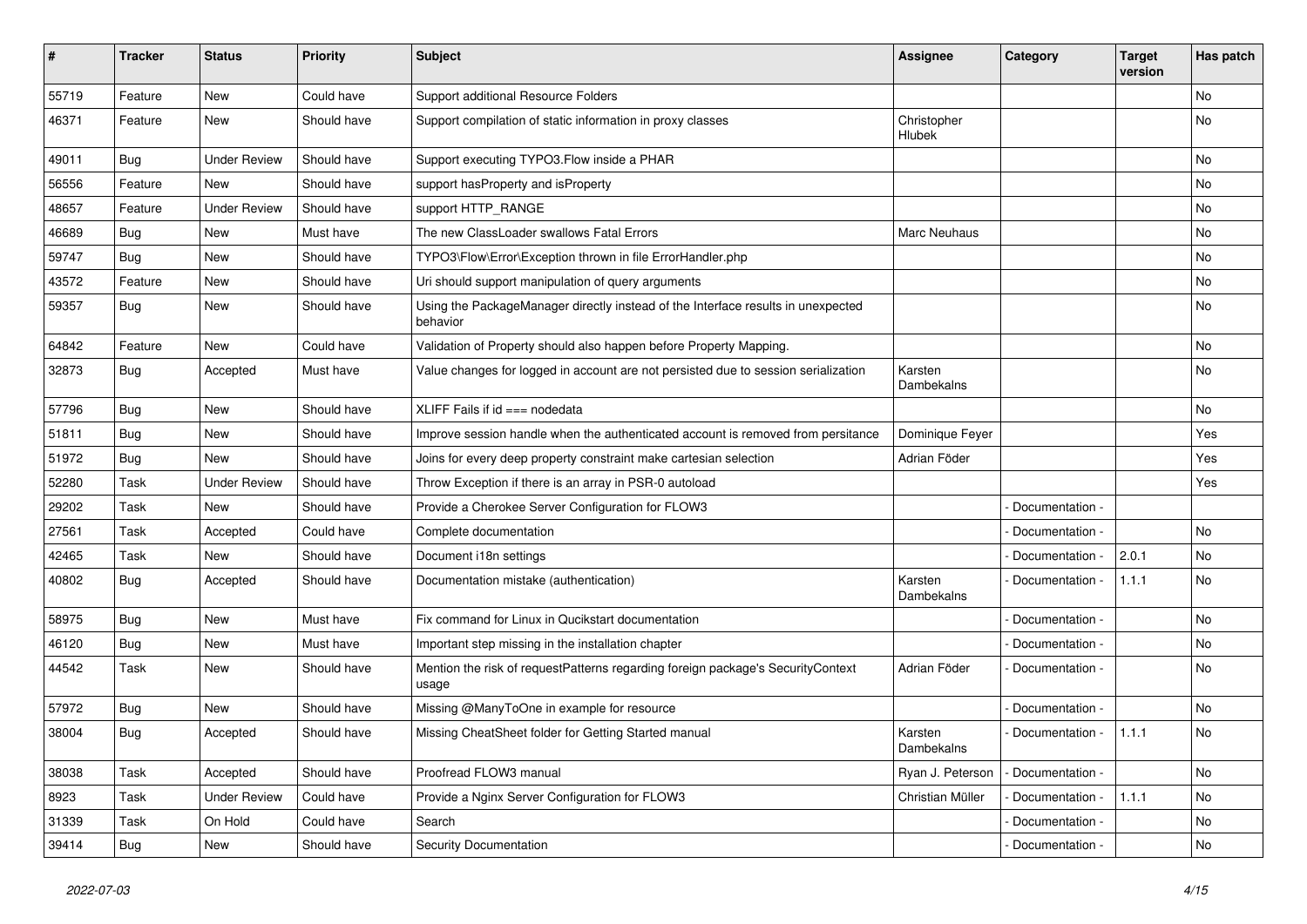| #     | <b>Tracker</b> | <b>Status</b> | <b>Priority</b> | <b>Subject</b>                                                                                                                         | <b>Assignee</b>       | Category                         | <b>Target</b><br>version | Has patch |
|-------|----------------|---------------|-----------------|----------------------------------------------------------------------------------------------------------------------------------------|-----------------------|----------------------------------|--------------------------|-----------|
| 45623 | Bug            | New           | Should have     | SQL error when calling TYPO3.Blog Setup controller                                                                                     |                       | Documentation -                  |                          | <b>No</b> |
| 45249 | <b>Bug</b>     | New           | Must have       | Update composer project-create command listing                                                                                         |                       | Documentation -                  |                          | <b>No</b> |
| 40854 | Task           | New           | Must have       | Update security documentation (authentication in 1.2)                                                                                  |                       | Documentation -                  | 2.0.1                    | No        |
| 48873 | Bug            | New           | Should have     | Error when calling resourceManager->deleteResource on unpublished Resource                                                             |                       | Error Handler<br>Report -        |                          | No        |
| 58894 | Bug            | New           | Must have       | MySQL max key length exceeded during Neos setup                                                                                        |                       | Error Handler<br>Report -        | 2.x                      | <b>No</b> |
| 59878 | <b>Bug</b>     | New           | Must have       | TYPO3\Flow\Core\Booting\Exception\SubProcessException thrown in file Scripts.php                                                       |                       | <b>Error Handler</b><br>Report - | 1.1.1                    | <b>No</b> |
| 54381 | <b>Bug</b>     | New           | -- undefined -- | TYPO3\Flow\Core\Booting\Exception\SubProcessException thrown in file Scripts.php                                                       |                       | Error Handler<br>Report -        |                          | <b>No</b> |
| 53851 | <b>Bug</b>     | New           | -- undefined -- | TYPO3\Flow\Core\Booting\Exception\SubProcessException thrown in file Scripts.php                                                       |                       | Error Handler<br>Report -        |                          | No        |
| 59140 | <b>Bug</b>     | New           | -- undefined -- | TYPO3\Flow\Error\Exception thrown in file ErrorHandler.php                                                                             |                       | Error Handler<br>Report -        |                          | <b>No</b> |
| 59049 | Bug            | New           | Should have     | TYPO3\Flow\Error\Exception thrown in file ErrorHandler.php                                                                             |                       | Error Handler<br>Report -        |                          | <b>No</b> |
| 52005 | Bug            | New           | Could have      | TYPO3\Flow\Error\Exception thrown in file ErrorHandler.php                                                                             |                       | Error Handler<br>Report -        |                          | <b>No</b> |
| 51704 | <b>Bug</b>     | New           | -- undefined -- | TYPO3\Flow\Error\Exception thrown in file ErrorHandler.php                                                                             |                       | Error Handler<br>Report -        |                          | <b>No</b> |
| 49801 | <b>Bug</b>     | New           | -- undefined -- | TYPO3\Flow\Security\Exception\AccessDeniedException thrown in file<br>TYPO3 Flow Security Authorization AccessDecisionVoterManager.php |                       | Error Handler<br>Report -        |                          | No        |
| 39609 | Feature        | Accepted      | Should have     | <b>Migration Version</b>                                                                                                               | Karsten<br>Dambekalns | Migrations -                     |                          | <b>No</b> |
| 3755  | Task           | <b>New</b>    | Must have       | Concurrency stress testing and cache mechanism                                                                                         |                       | - Testing -                      |                          |           |
| 37831 | Task           | New           | Could have      | Evaluate using PHP 5.4's internal web server for Functional Testing                                                                    |                       | - Testing -                      |                          | No        |
| 37473 | Bug            | New           | Must have       | Subsequent Exceptions related to Doctrine Entity Manager makes it snap shut                                                            |                       | - Testing -                      |                          | <b>No</b> |
| 51489 | Bug            | New           | -- undefined -- | Doctrine\Common\Annotations\AnnotationException thrown in file<br>AnnotationException.php                                              |                       | Annotations                      |                          | No        |
| 890   | Feature        | New           | Should have     | Add priority for advice chains                                                                                                         | Robert Lemke          | <b>AOP</b>                       |                          |           |
| 2974  | Bug            | New           | Must have       | Aspect / Proxy Cache is not emptied automatically if an interface used for introduction   Robert Lemke<br>was modified                 |                       | AOP                              |                          |           |
| 6712  | Feature        | Accepted      | Should have     | Implement mixin support                                                                                                                | Robert Lemke          | <b>AOP</b>                       |                          |           |
| 27045 | Bug            | New           | Should have     | Introduced properties are not available in the reflection service during a compile run                                                 |                       | <b>AOP</b>                       |                          |           |
| 47404 | Feature        | New           | Could have      | Add getters and setters methods for introduced properties                                                                              |                       | <b>AOP</b>                       |                          | No        |
| 37571 | Bug            | New           | Must have       | Inherited proxies fail when implementing __clone                                                                                       |                       | AOP                              |                          | No        |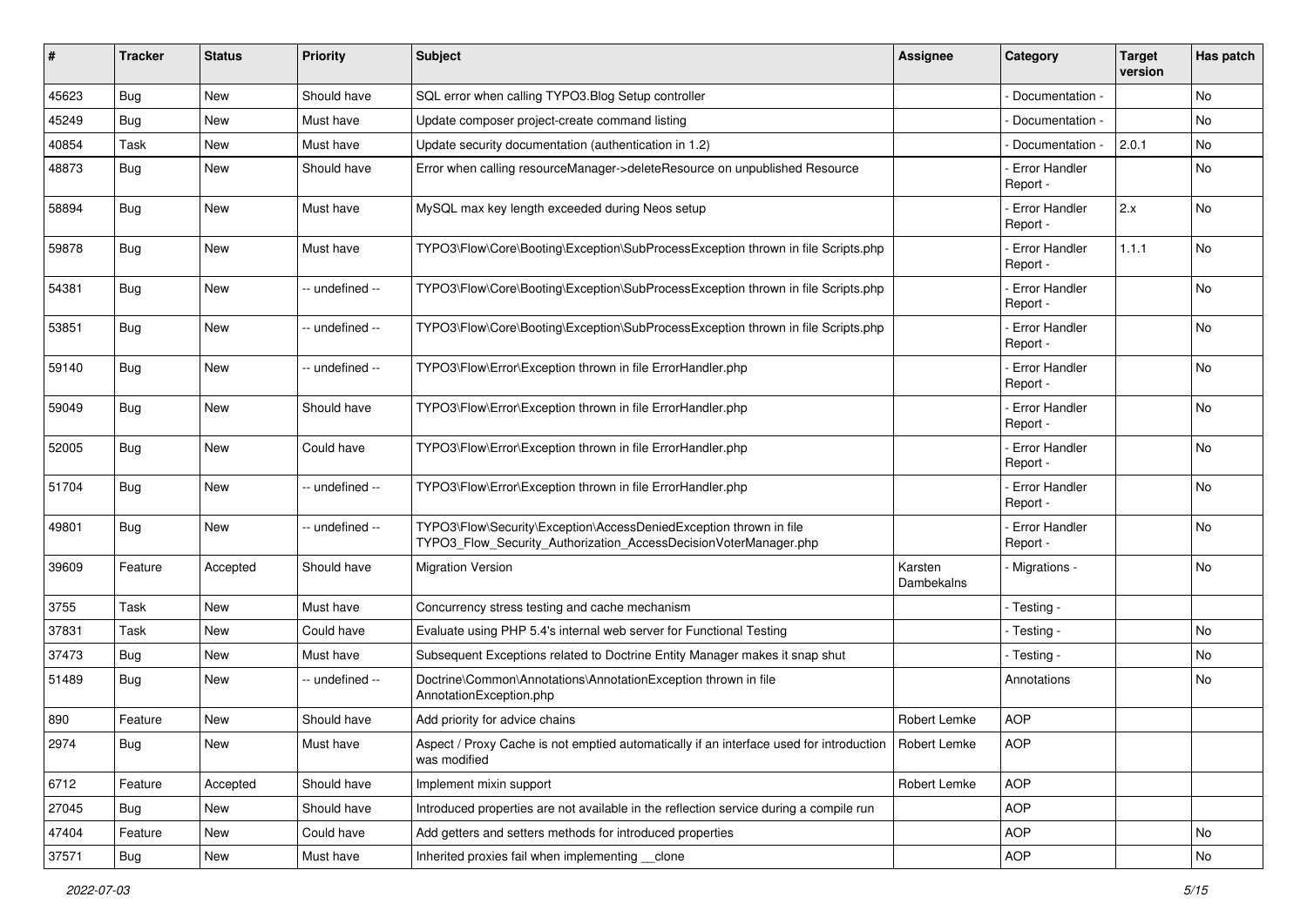| ∦     | <b>Tracker</b> | <b>Status</b>       | <b>Priority</b> | <b>Subject</b>                                                                                               | <b>Assignee</b>       | Category      | <b>Target</b><br>version | Has patch |
|-------|----------------|---------------------|-----------------|--------------------------------------------------------------------------------------------------------------|-----------------------|---------------|--------------------------|-----------|
| 55957 | Task           | New                 | Should have     | RFC: Optimize AOP proxies                                                                                    |                       | <b>AOP</b>    |                          | No        |
| 58153 | <b>Bug</b>     | <b>New</b>          | Should have     | Session - Scope, Property with interface annotation fails at wakeup                                          |                       | <b>AOP</b>    | 2.1                      | No        |
| 1785  | Feature        | New                 | Must have       | Automatic garbage collection for expired cache entries                                                       |                       | Cache         |                          |           |
| 46216 | Feature        | <b>New</b>          | Should have     | Add wincache cache backend                                                                                   |                       | Cache         |                          | No        |
| 46816 | Feature        | New                 | Should have     | Add xcache cache backend                                                                                     |                       | Cache         |                          | No        |
| 32707 | <b>Bug</b>     | Accepted            | Must have       | <b>Bad Bad FileBackend</b>                                                                                   | Karsten<br>Dambekalns | Cache         | 2.0.1                    | No        |
| 54446 | <b>Bug</b>     | <b>New</b>          | Should have     | Cache filebackend 'include once'                                                                             |                       | Cache         |                          | <b>No</b> |
| 46823 | Task           | Accepted            | Should have     | Detect APC and APCu correctly                                                                                |                       | Cache         |                          | No        |
| 40410 | <b>Bug</b>     | Needs<br>Feedback   | Should have     | Exception when using Apc, Memcached of Redis cache backend for reflection status<br>and object configuration | Karsten<br>Dambekalns | Cache         |                          | No        |
| 39699 | <b>Bug</b>     | Accepted            | Should have     | SQL DDL for TYPO3\FLOW3\Cache\Backend\PdoBackend                                                             | Karsten<br>Dambekalns | Cache         |                          | <b>No</b> |
| 46318 | Feature        | New                 | Should have     | [caching framework] Extend cache interface to handle multiple entries                                        |                       | Cache         |                          | No        |
| 53262 | <b>Bug</b>     | New                 | Should have     | FileBakend have some race condition                                                                          | Dominique Feyer       | Cache         |                          | Yes       |
| 37885 | Feature        | New                 | Could have      | Add CLI to show the object-configuration for a FLOW3 object-name                                             | <b>Martin Ficzel</b>  | Cli           |                          | No        |
| 55199 | Feature        | New                 | Should have     | Avoid Buffering of Shell output                                                                              |                       | Cli           |                          | No        |
| 35709 | Task           | New                 | Should have     | Implement global Command aliases                                                                             |                       | Cli           |                          | No        |
| 50382 | Task           | New                 | Should have     | Impossible to use arguments in CLI that are added by overriding<br>initializeCommandMethodArguments()        |                       | Command       |                          | No        |
| 33069 | Task           | New                 | Should have     | Make command output sparse, implement generic verbose switch                                                 |                       | Command       |                          | No        |
| 45041 | Bug            | <b>New</b>          | Must have       | Set file permissions doesnt work                                                                             |                       | Command       | 2.0.1                    | <b>No</b> |
| 33465 | <b>Bug</b>     | New                 | Should have     | Some vital commands to recover the system fail when recovery is needed                                       |                       | Command       |                          | No        |
| 48596 | <b>Bug</b>     | <b>Under Review</b> | Should have     | IgnoredTags configuration should be easier to configure from packages                                        | Alexander Berl        | Configuration |                          | No        |
| 60095 | Feature        | <b>Under Review</b> | Should have     | LockManager's LockHoldingStackPage should be configurable                                                    |                       | Configuration |                          | No        |
| 37373 | Feature        | <b>Under Review</b> | Should have     | Make annotation overrides / "injection" via Objects.yaml possible                                            | <b>Marc Neuhaus</b>   | Configuration |                          | No        |
| 8464  | Feature        | New                 | Should have     | Write settings using the ConfigurationManager                                                                |                       | Configuration |                          | No        |
| 30418 | Feature        | New                 | Should have     | Package bootstrapping following dependencies                                                                 |                       | Core          |                          |           |
| 39088 | Feature        | New                 | Should have     | Add a sgnalslot before compilation                                                                           |                       | Core          |                          | No.       |
| 33049 | Feature        | New                 | Could have      | Allow configuration of context without environment variable (needed for IIS)                                 |                       | Core          |                          | No        |
| 50080 | Bug            | Needs<br>Feedback   | Should have     | Broken concept for CLI/Web separation                                                                        | Karsten<br>Dambekalns | Core          |                          | No        |
| 42520 | Bug            | New                 | Must have       | Cache must be flushed globally for package state changes                                                     |                       | Core          |                          | No        |
| 52909 | Bug            | New                 | Should have     | Class Loader fallback to non-proxy hides fatal errors                                                        |                       | Core          |                          | No        |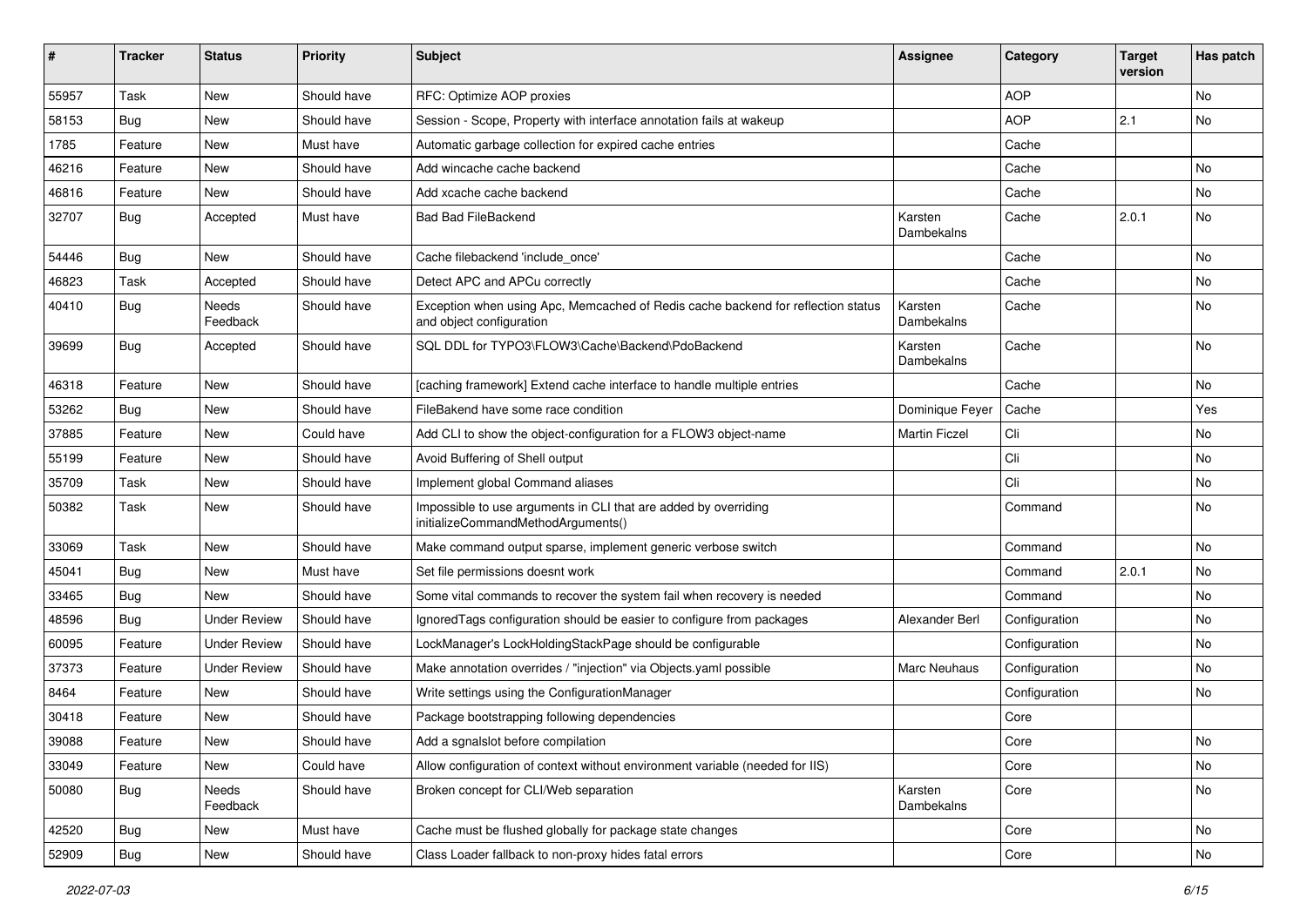| #     | <b>Tracker</b>   | <b>Status</b>       | <b>Priority</b> | Subject                                                                                                | <b>Assignee</b>       | Category    | <b>Target</b><br>version | Has patch |
|-------|------------------|---------------------|-----------------|--------------------------------------------------------------------------------------------------------|-----------------------|-------------|--------------------------|-----------|
| 58622 | Feature          | New                 | Must have       | Clearer Exception: Array to string conversion                                                          |                       | Core        |                          | No        |
| 51809 | <b>Bug</b>       | <b>Under Review</b> | Must have       | Commit "[BUGFIX] Published resources don't support symlinks" produces an fatal<br>error on Windows     | Adrian Föder          | Core        | 2.0.1                    | No        |
| 51312 | <b>Bug</b>       | New                 | Should have     | Default php error handler generates warning (when loading<br>TYPO3\Flow\Error\Exception class)         |                       | Core        | 2.0                      | <b>No</b> |
| 46425 | Task             | <b>Under Review</b> | Should have     | DI proxy classes use raw reflection instead of RelfectionService                                       | Christian Müller      | Core        | 2.0.1                    | <b>No</b> |
| 56544 | <b>Bug</b>       | New                 | Must have       | FLOW Exception on tar package inclusion via composer                                                   |                       | Core        |                          | No        |
| 32574 | <b>Bug</b>       | Accepted            | Should have     | FLOW3 enters fork bombs when using cgi-fcgi vs cli                                                     | Karsten<br>Dambekalns | Core        |                          | No        |
| 47487 | <b>Bug</b>       | New                 | Should have     | Functional test classes in package without classes are not compiled                                    |                       | Core        | 2.0.1                    | <b>No</b> |
| 43541 | Bug              | New                 | Should have     | Incomplete classes path detection for PSR-0                                                            |                       | Core        | 2.0.1                    | No        |
| 38222 | Feature          | New                 | Could have      | Step execution signals with concrete name                                                              |                       | Core        |                          | No        |
| 39096 | <b>Bug</b>       | New                 | Should have     | Unnecessary compile invoked in non production context?                                                 |                       | Core        | 2.0.1                    | No        |
| 51120 | <b>Bug</b>       | New                 | Must have       | \TYPO3\Flow\Core\Booting::buildSubprocessCommand - wrong command if passed<br>more than one parameters |                       | Core        |                          | No        |
| 40555 | Feature          | Accepted            | Must have       | Missing command arguments parameter in Core\Booting\Scripts::executeCommand()                          | Karsten<br>Dambekalns | Core        |                          | Yes       |
| 54181 | <b>Bug</b>       | New                 | Could have      | Use date_default_timezone_get() instead of ini_get('date.timezone')                                    |                       | Core        |                          | Yes       |
| 35868 | Bug              | On Hold             | Must have       | Unstable condition in Utility\Environment                                                              | Karsten<br>Dambekalns | Environment |                          | No        |
| 36955 | Feature          | New                 | Should have     | Add type filter to var dump()                                                                          |                       | Error       |                          | <b>No</b> |
| 47339 | Feature          | Needs<br>Feedback   | Could have      | Allow RequestHandlers to get the current Request injected                                              | Alexander Berl        | Http        |                          | No        |
| 47073 | <b>Bug</b>       | New                 | Must have       | Cookie causes Error after Update                                                                       |                       | Http        |                          | No        |
| 44712 | Task             | Accepted            | Should have     | Decouple Argument-Building in the HTTP-Request-Constructor                                             |                       | Http        |                          | <b>No</b> |
| 37212 | Feature          | Accepted            | Must have       | Edge Side Includes (ESI)                                                                               | Robert Lemke          | Http        |                          | No        |
| 58184 | Major<br>Feature | New                 | Should have     | HTTP request argument building for different use cases                                                 |                       | Http        |                          | No        |
| 51763 | Bug              | New                 | Should have     | HttpRequest always returns content of the current request                                              |                       | Http        |                          | No        |
| 56916 | Feature          | New                 | Should have     | Support PATCH request method as of RFC5789                                                             |                       | Http        |                          | No        |
| 26943 | Feature          | Needs<br>Feedback   | Should have     | Add i18n support to domain models                                                                      | Karsten<br>Dambekalns | 118n        |                          | No        |
| 46066 | Bug              | New                 | Should have     | Currency formatter uses wrong format for ISO 4217 currency codes                                       |                       | 118n        |                          | No        |
| 49806 | Task             | Accepted            | Should have     | Date formatting should care about the time zone                                                        | Adrian Föder          | 118n        |                          | No        |
| 35030 | Feature          | <b>Under Review</b> | Should have     | Dynamic locale detection                                                                               | Karsten<br>Dambekalns | 118n        |                          | No        |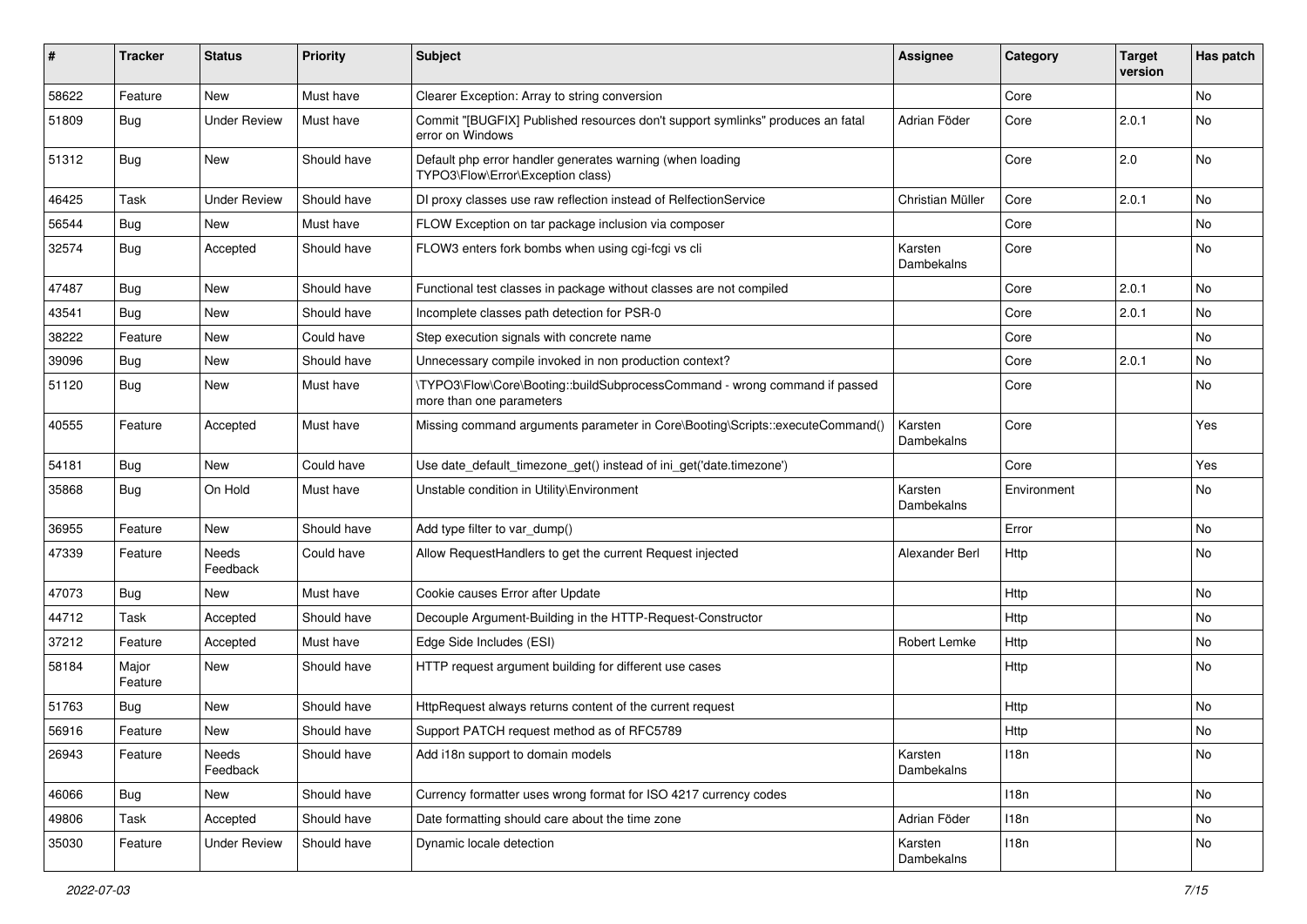| #     | <b>Tracker</b>   | <b>Status</b>            | <b>Priority</b> | <b>Subject</b>                                                                                                       | <b>Assignee</b>       | Category   | <b>Target</b><br>version | Has patch |
|-------|------------------|--------------------------|-----------------|----------------------------------------------------------------------------------------------------------------------|-----------------------|------------|--------------------------|-----------|
| 49025 | Task             | <b>Under Review</b>      | Could have      | Dynamic locale detection / determination                                                                             | Adrian Föder          | 118n       | 2.1                      | No        |
| 33024 | Bug              | Accepted                 | Must have       | Exception when validating a float in a Model with the Number validator                                               | Karsten<br>Dambekalns | 118n       |                          | No        |
| 32607 | Feature          | Needs<br>Feedback        | Should have     | Export localized strings for JS consumption                                                                          | Karsten<br>Dambekalns | 118n       |                          | No        |
| 36840 | Task             | Accepted                 | Should have     | Improve exception for wrong locales                                                                                  | Karsten<br>Dambekalns | 118n       |                          | No        |
| 9313  | Feature          | <b>New</b>               | Should have     | Support for currencies                                                                                               |                       | 118n       |                          | No        |
| 62292 | Major<br>Feature | New                      | Should have     | Support for entity translation                                                                                       |                       | 118n       | 2.x                      | No        |
| 33018 | Feature          | New                      | Should have     | Translator should support override of labels from other packages                                                     |                       | 118n       |                          | No.       |
| 44361 | Bug              | New                      | Should have     | TYPO3\Flow\I18n\Formatter\DatetimeFormatter - caching DATETIME type                                                  |                       | 118n       | 2.0.1                    | No        |
| 35388 | Feature          | New                      | Could have      | Use the current package as default for translations within controllers                                               |                       | 118n       |                          | No        |
| 3312  | Feature          | <b>Needs</b><br>Feedback | Should have     | Allow for easy logging by annotations                                                                                | Robert Lemke          | Log        |                          |           |
| 9861  | Feature          | Needs<br>Feedback        | Should have     | Leave logging up and running as long as possible                                                                     |                       | Log        |                          | No        |
| 49039 | Feature          | New                      | Could have      | RFC: Use PSR-3 logger interface in Flow                                                                              |                       | Log        |                          | No        |
| 54744 | Bug              | New                      | Should have     | System.log contains many NOTICE Flow The argument "workspace" declared in<br>pointcut does not exist in method TYPO3 |                       | Log        |                          | No        |
| 46050 | Feature          | New                      | Could have      | To decouple log file writing at Logger->logException                                                                 |                       | Log        |                          | No        |
| 48862 | Feature          | New                      | Should have     | Possibility to exclude package from file monitoring                                                                  |                       | Monitor    |                          | No        |
| 28231 | Feature          | New                      | Should have     | Allow output to STDERR for CLI Response                                                                              |                       | <b>MVC</b> |                          |           |
| 30428 | Feature          | New                      | Should have     | Cloning of request arguments                                                                                         |                       | <b>MVC</b> |                          |           |
| 3580  | Feature          | New                      | Must have       | Create an administration panel for the FLOW3 Development context                                                     |                       | <b>MVC</b> |                          |           |
| 3306  | Feature          | Accepted                 | Should have     | Flush routes cache automatically on class file modifications                                                         | Robert Lemke          | <b>MVC</b> |                          |           |
| 30424 | Bug              | New                      | Must have       | Forward object arguments with changes                                                                                |                       | <b>MVC</b> |                          |           |
| 25907 | Task             | New                      | Should have     | Referrer should only contain the URI of the previous request                                                         |                       | <b>MVC</b> |                          |           |
| 3728  | Feature          | New                      | Should have     | Support arrays of objects as controller arguments                                                                    |                       | <b>MVC</b> |                          |           |
| 3153  | Feature          | New                      | Should have     | Support of action based filter rules defined by annotation.                                                          |                       | <b>MVC</b> |                          |           |
| 51459 | Feature          | New                      | Should have     | Allow catching of particular exceptions on property mapping                                                          |                       | <b>MVC</b> |                          | No        |
| 30890 | Feature          | Accepted                 | Should have     | Developer Toolbar                                                                                                    | Christian Müller      | <b>MVC</b> |                          | No        |
| 54037 | Feature          | <b>Under Review</b>      | Should have     | JsonView accepts encoding options                                                                                    |                       | <b>MVC</b> |                          | No        |
| 48532 | Bug              | <b>Under Review</b>      | Should have     | JsonView Configuration behaves differently for arrays and objects                                                    | Alexander Berl        | <b>MVC</b> |                          | No        |
| 26745 | Feature          | New                      | Should have     | MVC should know about entities lying in the session                                                                  |                       | <b>MVC</b> |                          | No        |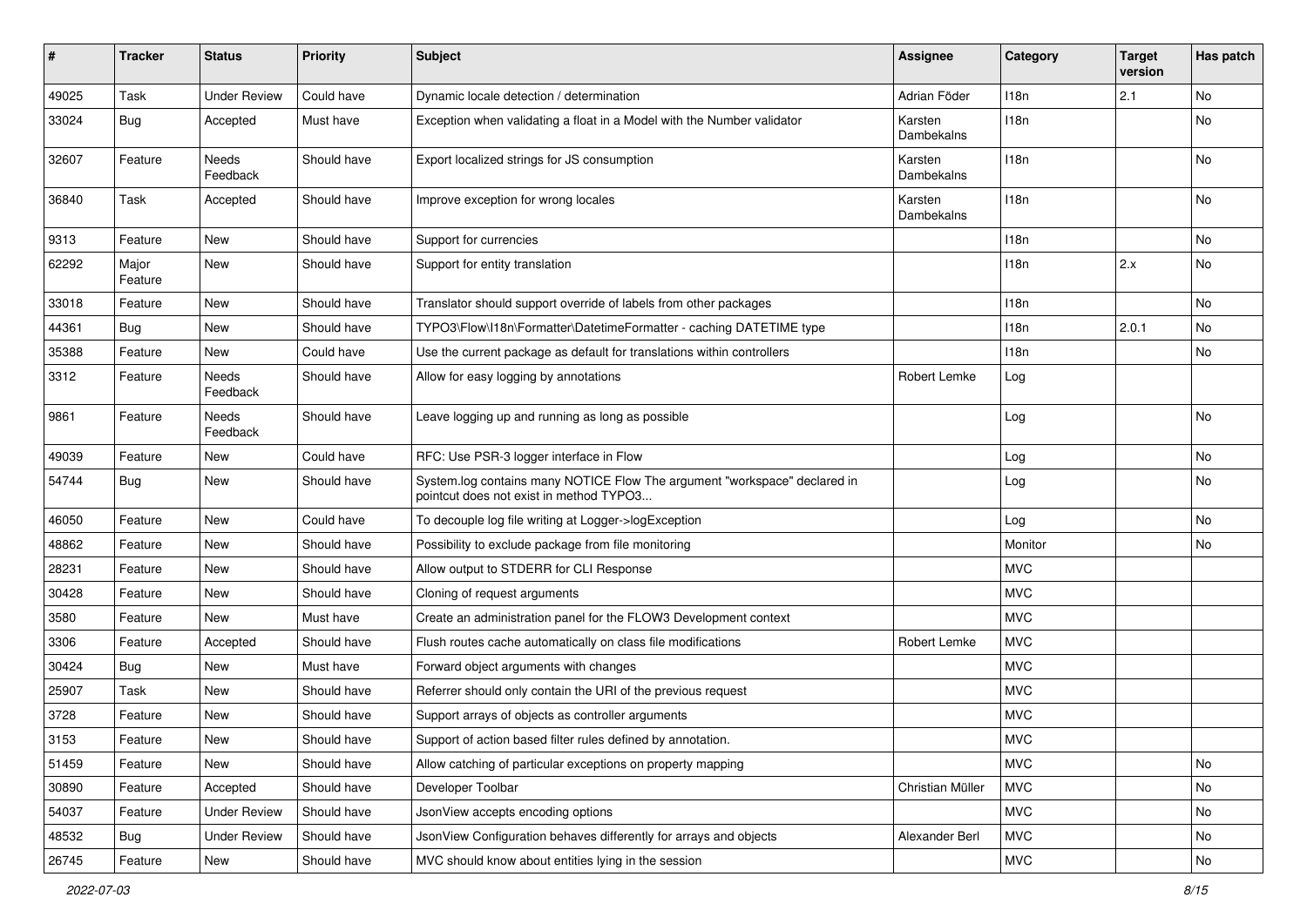| ∦     | <b>Tracker</b> | <b>Status</b>            | <b>Priority</b> | <b>Subject</b>                                                                                            | <b>Assignee</b>      | Category      | <b>Target</b><br>version | Has patch |
|-------|----------------|--------------------------|-----------------|-----------------------------------------------------------------------------------------------------------|----------------------|---------------|--------------------------|-----------|
| 34674 | Feature        | Accepted                 | Should have     | NotFoundView is not injected in ActionController                                                          | Robert Lemke         | <b>MVC</b>    |                          | <b>No</b> |
| 2817  | Feature        | Needs<br>Feedback        | Should have     | Provide safeguard for preventing multiple submits of a form                                               |                      | <b>MVC</b>    |                          | <b>No</b> |
| 30423 | Feature        | <b>New</b>               | Should have     | Rendering template of other action without forward                                                        |                      | <b>MVC</b>    |                          | No        |
| 44184 | Bug            | <b>New</b>               | Should have     | Request arguments are not merged correctly for single object actions                                      |                      | <b>MVC</b>    | 2.0.1                    | No        |
| 44186 | Bug            | <b>New</b>               | Should have     | Request does not accept custom Content-Type                                                               |                      | <b>MVC</b>    | 2.0.1                    | No        |
| 3305  | Feature        | Accepted                 | Must have       | Unmodified objects retrieved from a repository should not be validated in the<br>controller               | Robert Lemke         | <b>MVC</b>    |                          | No        |
| 44185 | Bug            | New                      | Should have     | XML body always need a root node                                                                          |                      | <b>MVC</b>    | 2.0.1                    | No        |
| 39674 | <b>Bug</b>     | <b>New</b>               | Should have     | TYPO3\FLOW3\var dump behaves weird in controller actions doing return                                     |                      | <b>MVC</b>    |                          | <b>No</b> |
| 29972 | Feature        | <b>Under Review</b>      | Should have     | Configurable Redirects                                                                                    | <b>Tim Kandel</b>    | MVC - Routing |                          | <b>No</b> |
| 58773 | <b>Bug</b>     | Accepted                 | Should have     | Improve NoMatchingRouteException                                                                          | Bastian<br>Waidelich | MVC - Routing |                          | <b>No</b> |
| 58494 | <b>Bug</b>     | <b>Needs</b><br>Feedback | Must have       | Inifinite redirects if index.php presents in URI                                                          | Bastian<br>Waidelich | MVC - Routing |                          | <b>No</b> |
| 50395 | <b>Bug</b>     | Accepted                 | Should have     | Route cache caches routes for non dispatchable requests                                                   | Bastian<br>Waidelich | MVC - Routing |                          | No        |
| 45917 | Bug            | <b>New</b>               | Should have     | RoutePartHandler transliteration must be improved                                                         |                      | MVC - Routing |                          | <b>No</b> |
| 44891 | Feature        | <b>New</b>               | Should have     | Routes should be able to enforce http/https protocol                                                      |                      | MVC - Routing |                          | <b>No</b> |
| 53350 | <b>Bug</b>     | Accepted                 | Should have     | Trying to create a Link in an Template in CLI Context should provide a helpful<br>exception               | Bastian<br>Waidelich | MVC - Routing |                          | No        |
| 45405 | Bug            | Accepted                 | Should have     | Uncaught Exception in DynamicRoutePart                                                                    | Bastian<br>Waidelich | MVC - Routing |                          | No        |
| 37405 | Feature        | <b>Under Review</b>      | Should have     | When changing a property wich is used in routing the Link-VH should direkt to the<br>new properties value |                      | MVC - Routing |                          | No        |
| 3588  | Feature        | Accepted                 | Should have     | Support value objects in the Object Factory                                                               | Robert Lemke         | Object        |                          |           |
| 25988 | Bug            | <b>New</b>               | Should have     | Useless proxies are built for some classes                                                                |                      | Object        |                          |           |
| 53224 | Bug            | <b>New</b>               | Should have     | Constructor in subclass breaks call chain leading to missing identifier / uuid                            |                      | Object        |                          | <b>No</b> |
| 31210 | <b>Bug</b>     | <b>New</b>               | Must have       | constructor of proxy class not compatible with interfaces defening a constructor                          |                      | Object        |                          | <b>No</b> |
| 46716 | <b>Bug</b>     | New                      | Must have       | Empty class names in Dependencylnjection proxy code when using Caches /<br>Factory-created dependencies   |                      | Object        | 2.0.1                    | <b>No</b> |
| 27088 | Bug            | On Hold                  | Should have     | initializeObject() is called too early when reconstructing entities                                       |                      | Object        |                          | No        |
| 35083 | <b>Bug</b>     | <b>New</b>               | Should have     | involving SecurityContext in Widget's wakeup situation leads to an exception                              |                      | Object        |                          | No        |
| 35783 | Feature        | <b>New</b>               | Should have     | Lifecycle method after property mapping                                                                   |                      | Object        |                          | No        |
| 31262 | Feature        | <b>New</b>               | Should have     | Named arguments in Objects yaml for constructor arguments                                                 |                      | Object        |                          | No        |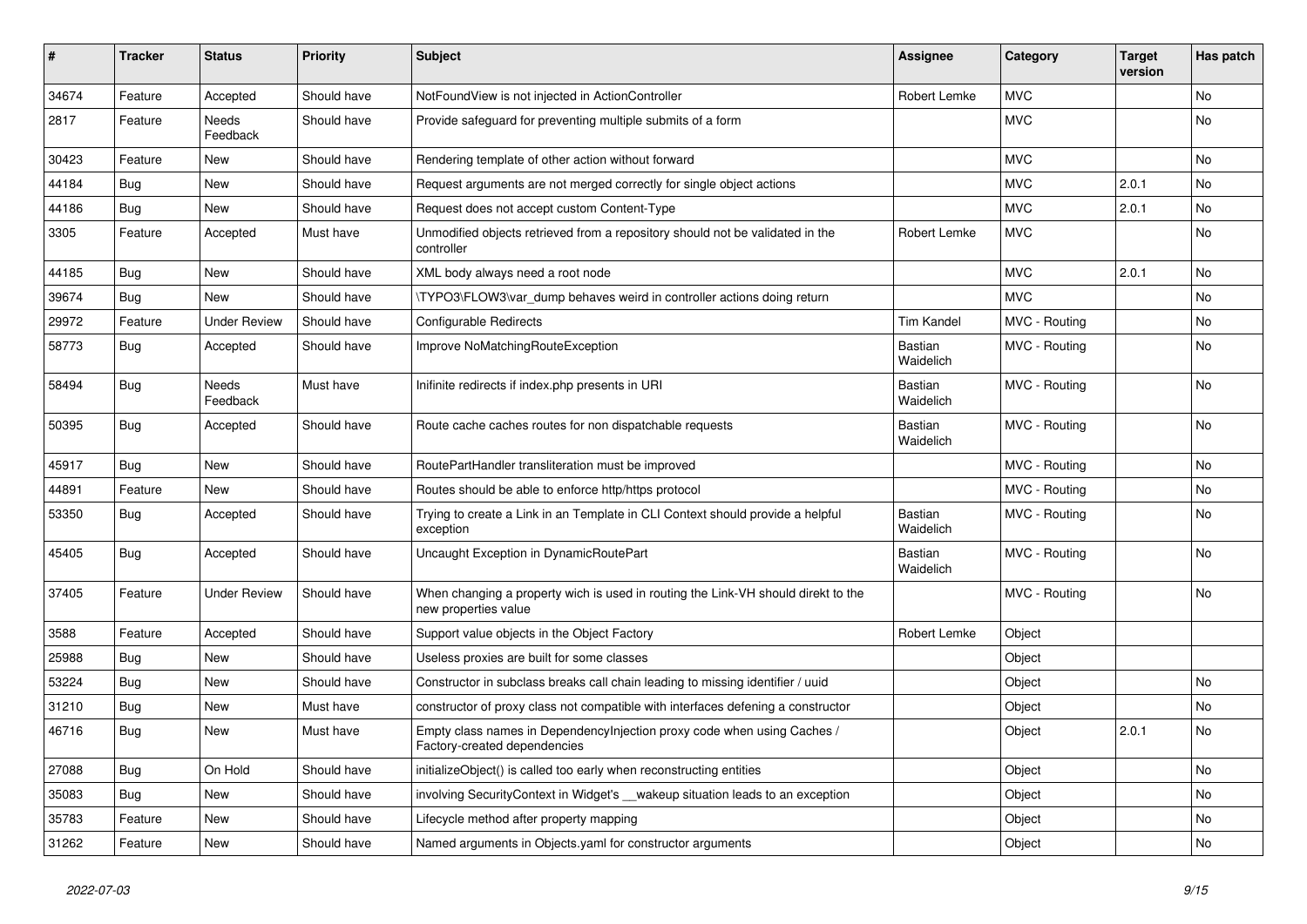| #     | <b>Tracker</b> | <b>Status</b>            | <b>Priority</b> | <b>Subject</b>                                                                                              | <b>Assignee</b>         | Category    | <b>Target</b><br>version | Has patch |
|-------|----------------|--------------------------|-----------------|-------------------------------------------------------------------------------------------------------------|-------------------------|-------------|--------------------------|-----------|
| 40283 | Bug            | New                      | Should have     | New constructor in grandparent class not called                                                             |                         | Object      |                          | <b>No</b> |
| 47331 | Bug            | Accepted                 | Must have       | ObjectManager shutdown with Dependency Injection Proxy causes fatal errors                                  |                         | Object      | 2.0.1                    | No        |
| 46974 | Bug            | Accepted                 | Should have     | Original and Proxy class in one file makes it difficult to reach 100% code coverage for<br>functional tests | Christian Müller        | Object      |                          | No        |
| 42101 | Bug            | <b>New</b>               | Must have       | Proxyclasses are not rebuild in Development context unless cache is empty                                   |                         | Object      | 2.0.1                    | <b>No</b> |
| 31261 | Feature        | New                      | Should have     | Virtual objects - generate proxy classes for interfaces                                                     |                         | Object      |                          | <b>No</b> |
| 5774  | Feature        | New                      | Should have     | Package Manager should clear all cache entries tagged with %PACKAGE%                                        |                         | Package     |                          |           |
| 1856  | Feature        | New                      | Should have     | The Package Manager checks dependencies between packages on each activation /<br>deactivation               | Christopher<br>Hlubek   | Package     |                          |           |
| 50262 | Feature        | New                      | Could have      | Add Keywords to composer Json                                                                               |                         | Package     |                          | <b>No</b> |
| 41900 | Feature        | Accepted                 | Should have     | Check for duplicate PSR-0 autoload namespaces                                                               | Christian Jul<br>Jensen | Package     |                          | No        |
| 41414 | Task           | Needs<br>Feedback        | Should have     | Check packageKey naming / file structure below Packages/Vendor                                              |                         | Package     |                          | No        |
| 57437 | Bug            | <b>New</b>               | Should have     | Composer package replacement is not supported                                                               |                         | Package     |                          | No        |
| 41832 | Task           | New                      | Should have     | Improve error handling for incompatible packages                                                            | Christian Jul<br>Jensen | Package     |                          | No        |
| 54458 | Bug            | New                      | Should have     | Missing Version Number in packages                                                                          |                         | Package     |                          | No        |
| 53620 | Bug            | New                      | Should have     | Move Classes/TYPO3/Flow/Composer to own Package                                                             |                         | Package     |                          | No        |
| 47858 | Bug            | Needs<br>Feedback        | Should have     | Remove .htaccess from Composer Installer Essentials                                                         | Christopher<br>Hlubek   | Package     | 2.0.1                    | No        |
| 29425 | Bug            | New                      | Should have     | Deletion of a blog post with resources fails with FK constraint error                                       |                         | Persistence |                          |           |
| 9537  | Feature        | New                      | Should have     | Query criterions should be able to compare whole objects                                                    |                         | Persistence |                          |           |
| 59672 | Feature        | <b>Under Review</b>      | Should have     | Add support for Doctrine 2.5 embeddables                                                                    | Alexander Berl          | Persistence |                          | No        |
| 55793 | Feature        | <b>Under Review</b>      | Could have      | Add Support for groupBy                                                                                     | Kerstin<br>Huppenbauer  | Persistence |                          | No        |
| 49050 | Feature        | New                      | Should have     | Allow Subqueries in QueryInterface                                                                          |                         | Persistence |                          | <b>No</b> |
| 28016 | <b>Bug</b>     | <b>Needs</b><br>Feedback | Should have     | Cascade remove of cleared ArrayCollection                                                                   | Karsten<br>Dambekalns   | Persistence |                          | No        |
| 30933 | Feature        | Needs<br>Feedback        | Should have     | Check for unique constraints on add()                                                                       | Karsten<br>Dambekalns   | Persistence |                          | No        |
| 59442 | <b>Bug</b>     | <b>Under Review</b>      | Should have     | Composite primary keys including foreign entity don't work                                                  |                         | Persistence |                          | No        |
| 56573 | Bug            | New                      | Should have     | Converting by Flow\Identity                                                                                 |                         | Persistence |                          | No        |
| 44244 | <b>Bug</b>     | New                      | Should have     | defaultOrderings aren't applied on related objects                                                          |                         | Persistence |                          | No        |
| 37354 | <b>Bug</b>     | Accepted                 | Should have     | Do not apply generateValueHash() and generateUuid() if custom identifier is used                            | Karsten<br>Dambekalns   | Persistence |                          | No        |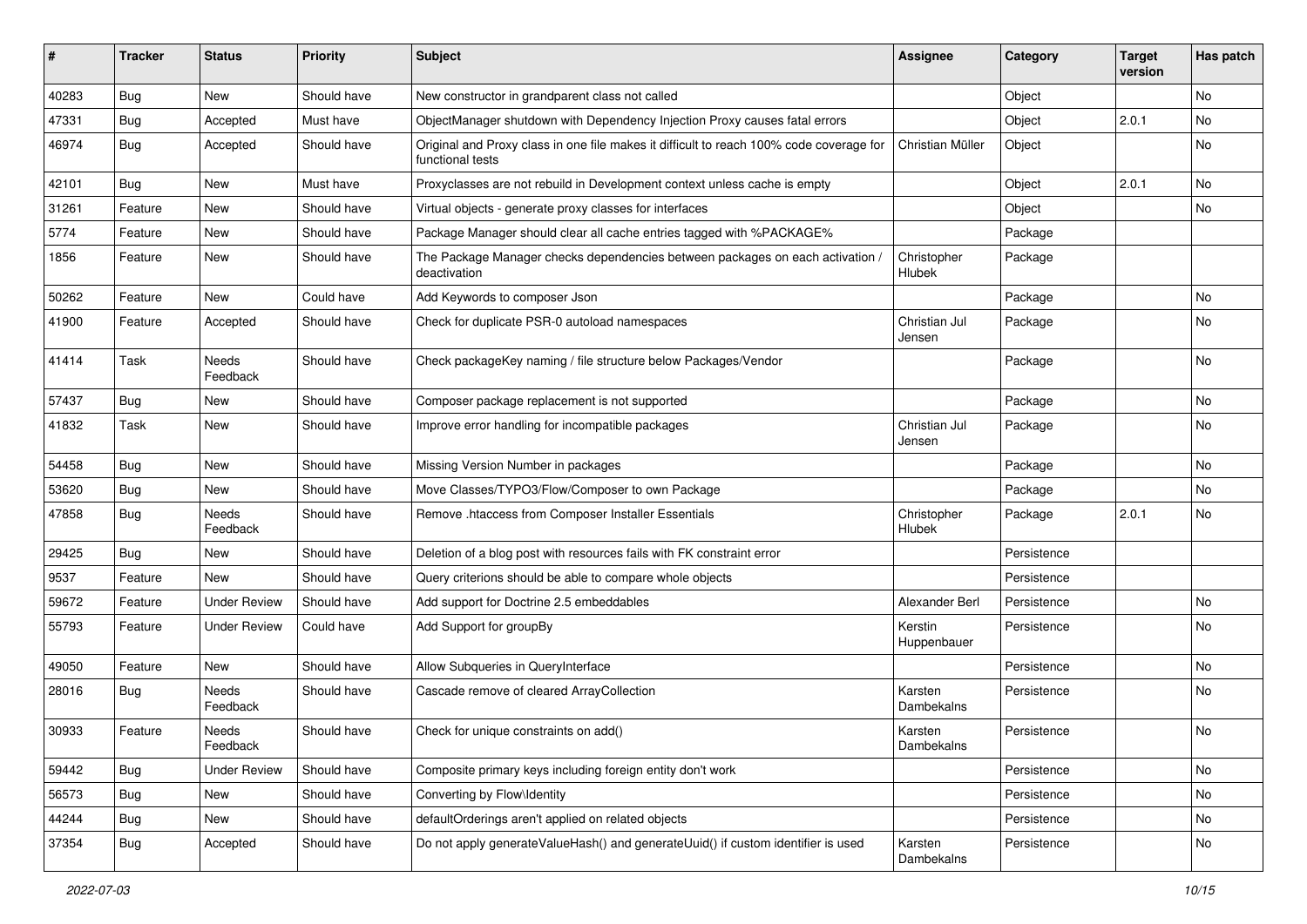| #     | <b>Tracker</b>   | <b>Status</b>       | <b>Priority</b> | Subject                                                                                       | <b>Assignee</b>              | Category    | <b>Target</b><br>version | Has patch |
|-------|------------------|---------------------|-----------------|-----------------------------------------------------------------------------------------------|------------------------------|-------------|--------------------------|-----------|
| 51188 | Bug              | New                 | Should have     | Doctrine does not respect AOP-injected properties                                             |                              | Persistence |                          | No        |
| 43967 | <b>Bug</b>       | New                 | Should have     | Error in evaluating orphanRemoval in Flow Annotation driver                                   |                              | Persistence |                          | No        |
| 45640 | <b>Bug</b>       | New                 | Could have      | Every relation is set to cascade=all if the related entity is no aggregate root               |                              | Persistence |                          | No        |
| 43192 | <b>Bug</b>       | Accepted            | Should have     | findByIdentifier() for non-persisted objects not working for custom identifier properties     | Karsten<br>Dambekalns        | Persistence |                          | No        |
| 59366 | <b>Bug</b>       | <b>Under Review</b> | Should have     | fix* lifecycle callbacks should not be registered for unproxied entities                      |                              | Persistence |                          | <b>No</b> |
| 37352 | <b>Bug</b>       | <b>Under Review</b> | Must have       | generateValueHash() should use getIdentifierByObject()                                        | Karsten<br>Dambekalns        | Persistence |                          | No        |
| 46010 | <b>Bug</b>       | New                 | Should have     | Generating a DiscriminatorMap with base class in different namespace does not work            |                              | Persistence |                          | No        |
| 56602 | Major<br>Feature | New                 | Should have     | Handling Of Multi Identity Entities                                                           |                              | Persistence |                          | No        |
| 36495 | Bug              | New                 | Should have     | HTTP Response is sent before persistence preventing Exceptions to be displayed on<br>redirect |                              | Persistence |                          | No        |
| 28136 | Feature          | New                 | Should have     | HTTP Semantics for Transactions and more                                                      |                              | Persistence |                          | No        |
| 46009 | Task             | New                 | Should have     | Improve error message for missing class in Flow annotation driver                             |                              | Persistence |                          | No        |
| 37372 | Feature          | Accepted            | Should have     | Inheritance in ORM should be configured automatically                                         | Karsten<br>Dambekalns        | Persistence |                          | No        |
| 41807 | Task             | <b>Under Review</b> | Should have     | Initialize the eventmanager in the EntityManagerInterface                                     |                              | Persistence |                          | No        |
| 44375 | Task             | Accepted            | Should have     | Make all persistence reads go through repositories                                            | Karsten<br>Dambekalns        | Persistence |                          | No        |
| 36715 | Feature          | Accepted            | Should have     | Make simultaneous use of multiple persistence backends possible                               | Karsten<br>Dambekalns        | Persistence |                          | No        |
| 52014 | Bug              | New                 | Should have     | Migration makes fields NOT NULL even though not true                                          |                              | Persistence |                          | No        |
| 43190 | Bug              | Accepted            | Should have     | Misleading exception message for incompatible database structure                              | Karsten<br>Dambekalns        | Persistence | 2.0.1                    | No        |
| 44396 | Task             | Accepted            | Should have     | Move Doctrine ORM integration onto own namespace                                              | Karsten<br>Dambekalns        | Persistence |                          | No        |
| 59322 | <b>Bug</b>       | New                 | Should have     | Mssing field exception should show missing migrations as well                                 |                              | Persistence |                          | No        |
| 13559 | <b>Bug</b>       | Accepted            | Should have     | ObjectSerializer failes with persistent objects within arrays                                 | Karsten<br>Dambekalns        | Persistence |                          | No        |
| 36804 | Bug              | New                 | Should have     | Orphaned entities within aggregates are not removed                                           |                              | Persistence |                          | No        |
| 34879 | Bug              | Accepted            | Must have       | Proxied object is not update()able                                                            | Karsten<br><b>Dambekalns</b> | Persistence |                          | No        |
| 54046 | Bug              | New                 | Must have       | Removal of ValueObjects from a ManyToMany relationship is not possible                        |                              | Persistence | 2.1                      | No        |
| 55953 | Task             | New                 | Could have      | Repair and streamline ValueObject support                                                     |                              | Persistence |                          | No        |
| 41420 | Feature          | New                 | Should have     | Support entity versioning                                                                     |                              | Persistence |                          | No        |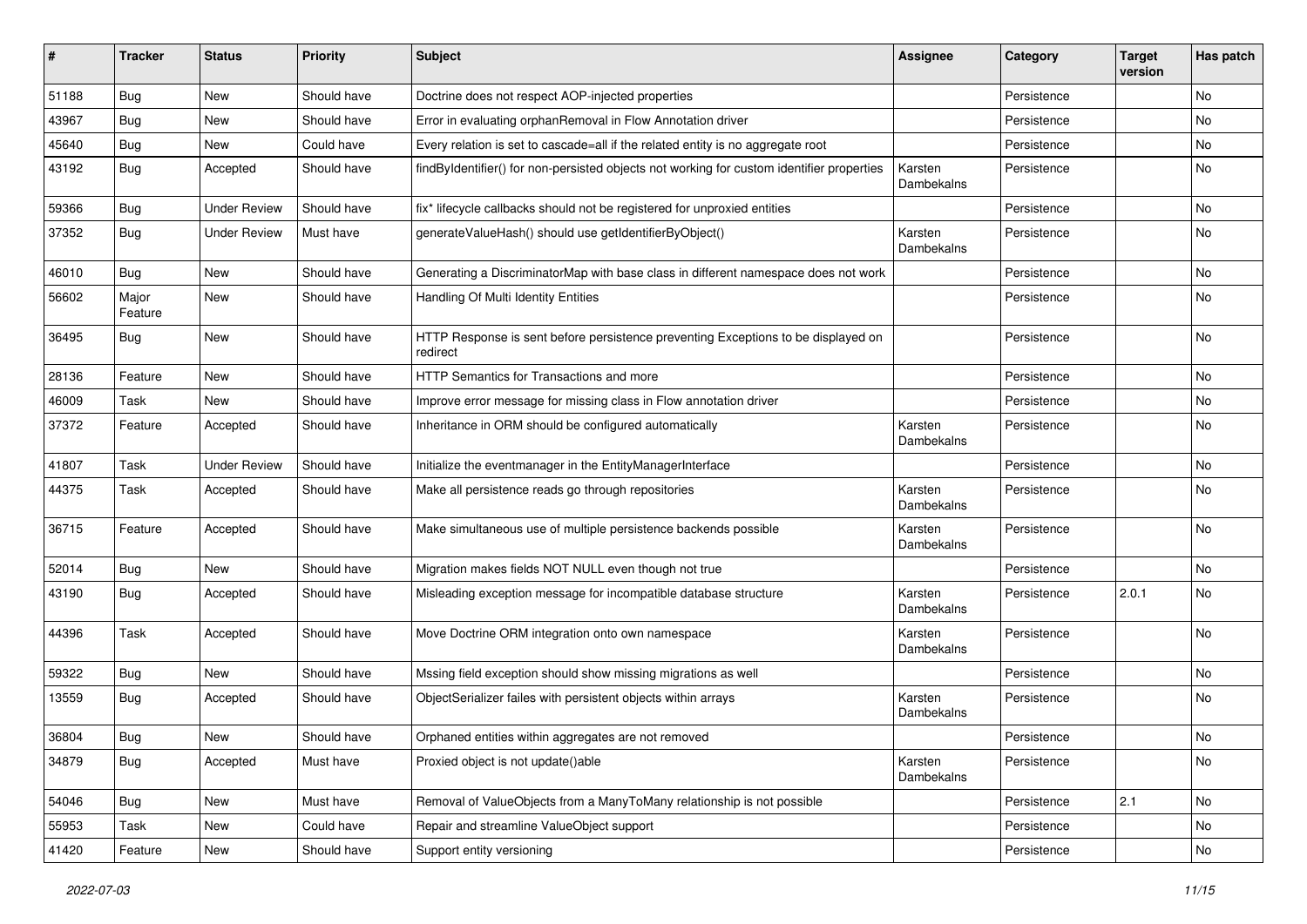| ∦     | <b>Tracker</b> | <b>Status</b>       | <b>Priority</b> | <b>Subject</b>                                                                                                                                          | <b>Assignee</b>        | Category    | <b>Target</b><br>version | Has patch |
|-------|----------------|---------------------|-----------------|---------------------------------------------------------------------------------------------------------------------------------------------------------|------------------------|-------------|--------------------------|-----------|
| 47951 | Feature        | <b>New</b>          | Should have     | Warn if persistence stack is not empty at the end of a get-request                                                                                      |                        | Persistence |                          | No        |
| 43993 | Task           | <b>New</b>          | Should have     | Warn when no migrations are found at all during doctrine: migrate                                                                                       |                        | Persistence |                          | No        |
| 59023 | <b>Bug</b>     | New                 | Should have     | BooleanConverter should not convert empty values to boolean                                                                                             |                        | Property    |                          | No        |
| 49566 | <b>Bug</b>     | <b>New</b>          | Should have     | NULL source values are not handled correctly                                                                                                            | Adrian Föder           | Property    |                          | No        |
| 56107 | <b>Bug</b>     | New                 | Should have     | Property mapping configuration only supports one wildcard at a time                                                                                     |                        | Property    |                          | No        |
| 37279 | Feature        | <b>New</b>          | Should have     | <b>Request PropertyMapping</b>                                                                                                                          |                        | Property    |                          | No        |
| 34133 | Feature        | New                 | Could have      | RFC: Handle Semicolons in Path part of URIs as Scoped Path Parameters                                                                                   |                        | Property    |                          | No        |
| 47273 | Feature        | New                 | Should have     | Support mapping properties with differing types for setter and property                                                                                 |                        | Property    |                          | No        |
| 34134 | Bug            | Needs<br>Feedback   | Should have     | PropertyMapper throws unnecessary exception                                                                                                             | Christian Müller       | Property    |                          | Yes       |
| 37292 | <b>Bug</b>     | <b>Under Review</b> | Should have     | PropertyMappingConfiguration::mapUnknownProperties is not passed down to<br>Subconfiguration                                                            | Sebastian<br>Kurfuerst | Property    |                          | Yes       |
| 32106 | Feature        | Accepted            | Should have     | Support for Object source in PropertyMapper                                                                                                             |                        | Property    |                          | Yes       |
| 31002 | Bug            | <b>New</b>          | Should have     | Generated __sleep method handles static properties as members.                                                                                          |                        | Reflection  |                          |           |
| 26767 | Feature        | New                 | Should have     | Reflection method to get a method return type and documentation                                                                                         |                        | Reflection  |                          |           |
| 10678 | <b>Bug</b>     | New                 | Must have       | ReflectionService doesn't reflect methods of child classes correctly when they get<br>reflected before their parent class in the initialization process |                        | Reflection  |                          |           |
| 53533 | Bug            | <b>New</b>          | Should have     | Class reflection assumes reverse PSR-0, can lead to fail in autoloader                                                                                  |                        | Reflection  |                          | No        |
| 51847 | <b>Bug</b>     | New                 | Should have     | Overiding controller actions with other required parameter sets results in fatal error.                                                                 |                        | Reflection  | 2.x                      | No        |
| 39791 | <b>Bug</b>     | <b>New</b>          | Must have       | Reflection data of old aspect is not removed                                                                                                            |                        | Reflection  | 1.1.1                    | No        |
| 47325 | <b>Bug</b>     | <b>Under Review</b> | Should have     | ReflectionData and classSchema caches need not be freezable                                                                                             |                        | Reflection  | 2.0.1                    | No        |
| 61043 | Task           | <b>New</b>          | Should have     | Rename ClassSchema to ModelSchema                                                                                                                       |                        | Reflection  |                          | No        |
| 26765 | Feature        | Accepted            | Should have     | Support class schema features for every reflected class                                                                                                 | Karsten<br>Dambekalns  | Reflection  |                          | No        |
| 33587 | Feature        | <b>New</b>          | Should have     | Automatically remove unused Resources                                                                                                                   |                        | Resource    |                          | No        |
| 33937 | Feature        | Accepted            | Should have     | Convenience method to resolve public "resource://" paths                                                                                                | Karsten<br>Dambekalns  | Resource    |                          | No        |
| 47950 | Bug            | <b>New</b>          | Should have     | import of remote resources                                                                                                                              |                        | Resource    | 2.0.1                    | No        |
| 57815 | Bug            | New                 | Should have     | Invalid resources are saved in the persistent resources folder                                                                                          |                        | Resource    |                          | No        |
| 47075 | Feature        | New                 | Should have     | Make Exception more meaningful                                                                                                                          |                        | Resource    |                          | No        |
| 45103 | Feature        | New                 | Should have     | Make static resource URI generation available outside of Fluid                                                                                          |                        | Resource    |                          | No        |
| 27721 | <b>Bug</b>     | Needs<br>Feedback   | Should have     | Permissions of uploaded resources not correct                                                                                                           | Karsten<br>Dambekalns  | Resource    |                          | No        |
| 39253 | Feature        | Accepted            | Should have     | Remove mirroring mode option and code                                                                                                                   | Karsten<br>Dambekalns  | Resource    |                          | No        |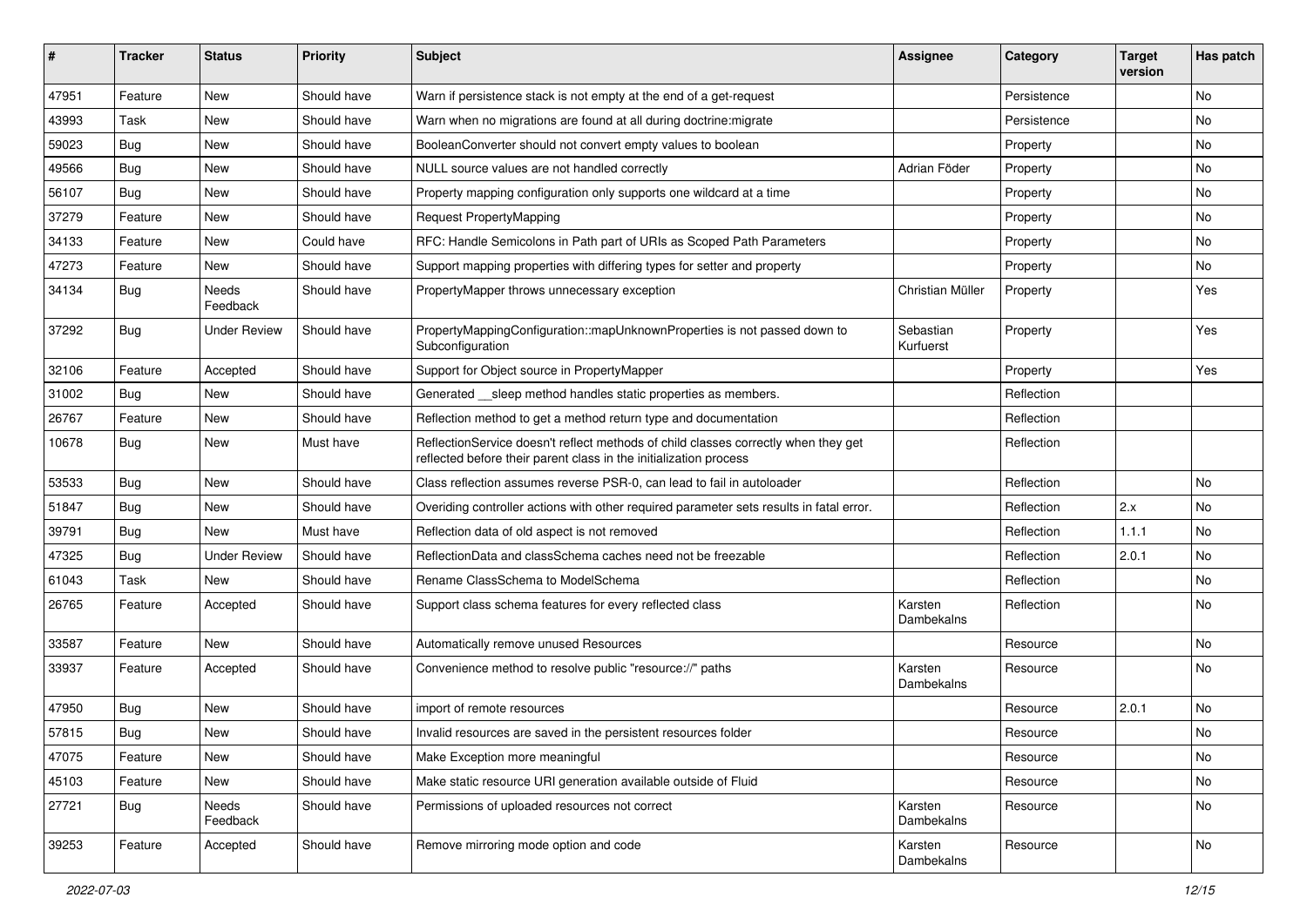| #     | <b>Tracker</b> | <b>Status</b>            | <b>Priority</b> | <b>Subject</b>                                                                                 | <b>Assignee</b>  | Category | <b>Target</b><br>version | Has patch |
|-------|----------------|--------------------------|-----------------|------------------------------------------------------------------------------------------------|------------------|----------|--------------------------|-----------|
| 42888 | <b>Bug</b>     | Needs<br>Feedback        | Should have     | ResourceManager chokes on non existing files                                                   |                  | Resource |                          | No        |
| 36800 | Task           | Accepted                 | Should have     | Streamline Resource object API                                                                 | Robert Lemke     | Resource |                          | No        |
| 51676 | Feature        | <b>Under Review</b>      | Should have     | Support of symlinks for Resources                                                              |                  | Resource |                          | No        |
| 41496 | Bug            | New                      | Must have       | Upload identical Resources, deleting fails                                                     |                  | Resource |                          | No        |
| 29387 | Feature        | <b>Needs</b><br>Feedback | Should have     | A token with wrong credentials should throw an exception                                       | Andreas Förthner | Security |                          |           |
| 8463  | Feature        | New                      | Should have     | Check security policy for objects reconstituted in the session scope                           |                  | Security |                          |           |
| 8462  | Feature        | New                      | Should have     | Check subobjects in query rewriting                                                            |                  | Security |                          |           |
| 5442  | Feature        | New                      | Should have     | Destroy session / logout user on deleting an account                                           | Andreas Förthner | Security |                          |           |
| 6602  | Feature        | New                      | Could have      | Implement after invocation handling                                                            | Andreas Förthner | Security |                          |           |
| 3621  | Feature        | New                      | Should have     | Implement dynamic firewall filter registration                                                 | Andreas Förthner | Security |                          |           |
| 3619  | Feature        | New                      | Should have     | Implement System Policy Support/System Security                                                | Andreas Förthner | Security |                          |           |
| 6601  | Task           | On Hold                  | Could have      | Introduce a new roles definition syntax including runtime constraints                          | Andreas Förthner | Security |                          |           |
| 30425 | <b>Bug</b>     | New                      | Should have     | New methods are not updated in Policies during Development                                     |                  | Security |                          |           |
| 9968  | Feature        | New                      | Should have     | Promote security publishing configuration automatically when persisting models                 | Andreas Förthner | Security |                          |           |
| 6603  | Feature        | New                      | Must have       | Provide a policy management API                                                                | Andreas Förthner | Security |                          |           |
| 39910 | Feature        | Accepted                 | Should have     | Ability to query user based on roles                                                           |                  | Security |                          | No        |
| 35720 | Bug            | New                      | Must have       | Access denied Exception for widget links to actions with a policy                              |                  | Security |                          | No        |
| 28319 | <b>Bug</b>     | Needs<br>Feedback        | Should have     | Access denied will be logged at the wrong location in nested calls                             |                  | Security |                          | No        |
| 33055 | Bug            | New                      | Must have       | AccessDeniedException instead of WebRedirect                                                   |                  | Security |                          | No        |
| 36508 | Bug            | New                      | Should have     | AuthenticationProvider Request Patterns                                                        |                  | Security |                          | No        |
| 48167 | Feature        | Accepted                 | Should have     | Command line account and role browsing                                                         | Adrian Föder     | Security |                          | No        |
| 48898 | Bug            | New                      | Must have       | configuration for roles fails if one of Policy yaml files contain empty "roles array"          | Christian Müller | Security | 2.0.1                    | No        |
| 42606 | <b>Bug</b>     | New                      | Must have       | Content Security with nested objects                                                           |                  | Security |                          | No        |
| 57541 | Bug            | <b>Under Review</b>      | Must have       | Content Security: operands work intrinsically differently in Rewrite and Manual check          |                  | Security |                          | No        |
| 42601 | <b>Bug</b>     | <b>Under Review</b>      | Must have       | Content Security: QOM rewriting is omitted if used in certain cases in an Action<br>Controller | Robert Lemke     | Security | 2.0.1                    | No        |
| 27798 | <b>Bug</b>     | Accepted                 | Must have       | CSRF protection not working for forms in a plugin                                              |                  | Security | 2.0.1                    | No        |
| 45611 | <b>Bug</b>     | New                      | Could have      | Destruction of session after logout should be configurable                                     |                  | Security |                          | No        |
| 54146 | Bug            | New                      | Should have     | Different sorting of arguments in ACL Patterns doesnt work                                     | Christian Müller | Security |                          | No        |
| 53177 | Feature        | New                      | Should have     | entity resource policy value support for `this`                                                |                  | Security |                          | No        |
| 47429 | Bug            | New                      | Should have     | Global policy files no longer allowed                                                          |                  | Security |                          | No        |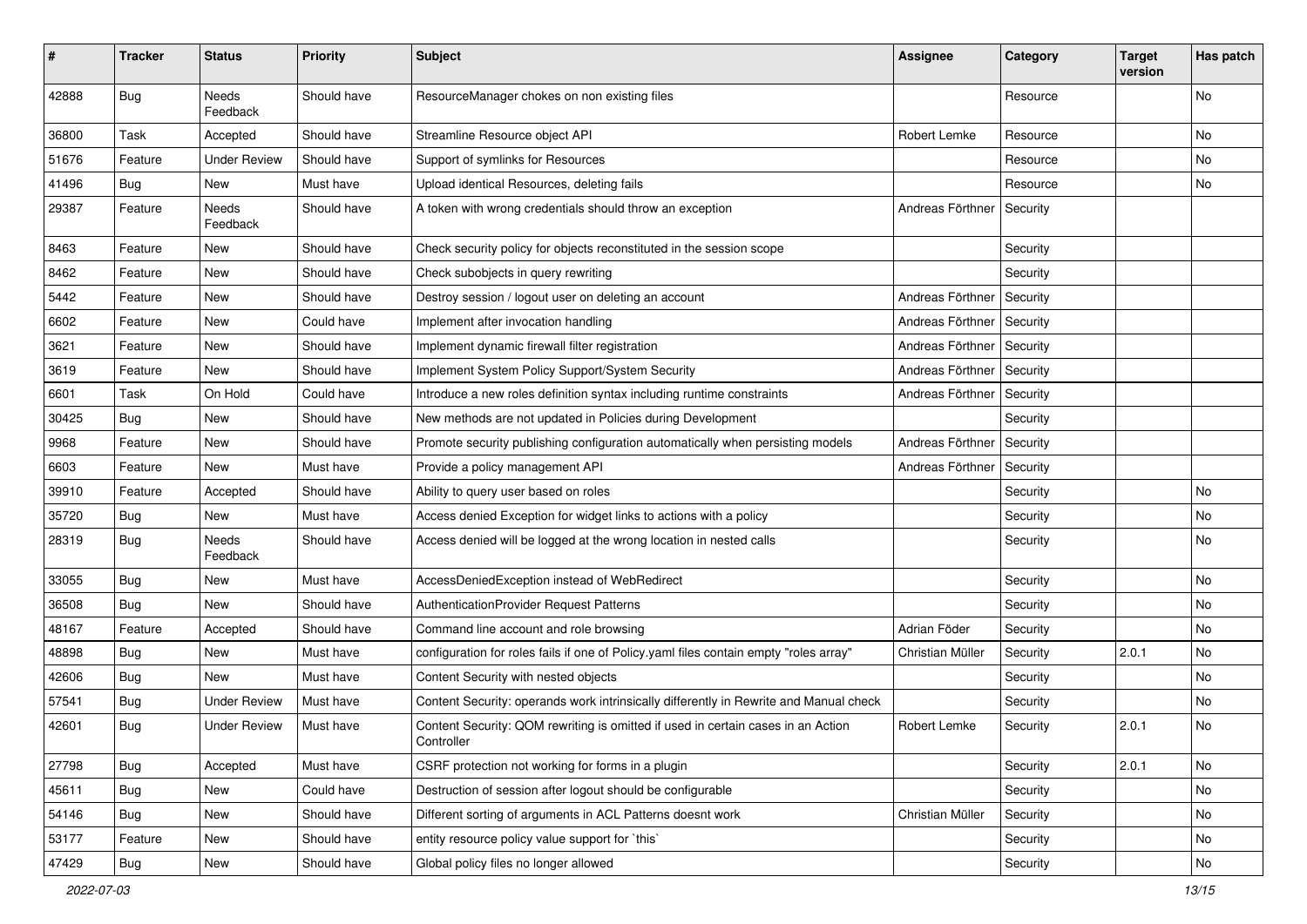| ∦     | <b>Tracker</b> | <b>Status</b>            | <b>Priority</b> | <b>Subject</b>                                                                                                          | <b>Assignee</b>              | Category | <b>Target</b><br>version | Has patch |
|-------|----------------|--------------------------|-----------------|-------------------------------------------------------------------------------------------------------------------------|------------------------------|----------|--------------------------|-----------|
| 32105 | Bug            | <b>New</b>               | Must have       | Ignore Validation ignored if ACL is set for this controller action                                                      |                              | Security |                          | <b>No</b> |
| 38065 | Feature        | <b>New</b>               | Must have       | Implement content security for DQL queries                                                                              | Andreas Förthner             | Security |                          | No        |
| 46063 | Feature        | New                      | Should have     | Implement username password provider with "remember me" persistent cookie                                               | Christopher<br>Hlubek        | Security |                          | No        |
| 44563 | Feature        | New                      | Should have     | Logged in users via HTTP Basic always get re-authenticated                                                              |                              | Security |                          | No        |
| 47859 | Task           | Accepted                 | Should have     | Logging: Do not log all decisions in \TYPO3\Flow\Security\Aspect\LoggingAspect                                          | Robert Lemke                 | Security |                          | No        |
| 34816 | Feature        | <b>New</b>               | Should have     | Long text encryption                                                                                                    |                              | Security |                          | No        |
| 41029 | <b>Bug</b>     | Accepted                 | Should have     | Method security is also evaluating abstract classes                                                                     | Karsten<br><b>Dambekalns</b> | Security |                          | <b>No</b> |
| 49373 | Bug            | <b>New</b>               | Must have       | Methods policy with key "Controllers" is ignored                                                                        |                              | Security |                          | <b>No</b> |
| 33078 | Bug            | <b>New</b>               | Should have     | No Redirect to Login                                                                                                    |                              | Security |                          | <b>No</b> |
| 58927 | <b>Bug</b>     | <b>New</b>               | Should have     | Overlapping ressouce definitions in Policy yaml resolved incorrectly                                                    |                              | Security | 2.1                      | No        |
| 28052 | Feature        | On Hold                  | Should have     | Possibility to enable or disable accounts                                                                               | Julian Kleinhans             | Security |                          | <b>No</b> |
| 54589 | <b>Bug</b>     | <b>New</b>               | Should have     | Role parent is not removed from roles MM table                                                                          |                              | Security |                          | <b>No</b> |
| 49780 | Bug            | <b>New</b>               | Should have     | Roles are not synchronized                                                                                              |                              | Security |                          | No        |
| 32869 | Bug            | <b>New</b>               | Must have       | Security config tokenClass doesnt throw exception if not found the class                                                |                              | Security |                          | No        |
| 37846 | Feature        | <b>New</b>               | Should have     | Should be able to declare more than one controllerObjectName per requestPatterns                                        |                              | Security |                          | No        |
| 44314 | Task           | Accepted                 | Must have       | slightly file permissions for /Configuration/* and /Data/Persistent/EncryptionKey                                       | Karsten<br>Dambekalns        | Security |                          | No        |
| 45253 | Task           | Accepted                 | Must have       | Throw exception in PointcutMethodNameFilter if given method's argument does not<br>match the actual method signature    | Christian Müller             | Security |                          | No        |
| 58852 | <b>Bug</b>     | <b>New</b>               | Should have     | TYPO3\Flow\Security\Exception\AccessDeniedException should clarify which action<br>fails to execute                     |                              | Security |                          | <b>No</b> |
| 50115 | Feature        | <b>Under Review</b>      | Must have       | During the policy loading, we need to take care if class exist                                                          | Dominique Feyer              | Security |                          | Yes       |
| 32425 | Bug            | Accepted                 | Must have       | IpAddressRange methods not completly implemented                                                                        | Karsten<br>Dambekalns        | Security |                          | Yes       |
| 29405 | Bug            | <b>New</b>               | Must have       | When storing a new entity inside the session, it will be fully serialized instead of just<br>the reference being stored |                              | Session  |                          |           |
| 40418 | Feature        | <b>Needs</b><br>Feedback | Could have      | Add an option to flow3: cache: flush thats keeps user sessions active                                                   |                              | Session  |                          | <b>No</b> |
| 55937 | Bug            | <b>New</b>               | Must have       | FlashMessage queue is lost                                                                                              |                              | Session  |                          | No        |
| 46097 | Bug            | <b>New</b>               | Must have       | Logged in user gets session of an other logged in user                                                                  | Robert Lemke                 | Session  |                          | <b>No</b> |
| 57374 | Bug            | <b>New</b>               | Should have     | Persisted entities saved in session are not resolved                                                                    |                              | Session  | 2.x                      | No        |
| 37227 | Bug            | On Hold                  | Must have       | securityContext->getParty is not available in widget context                                                            |                              | Session  |                          | <b>No</b> |